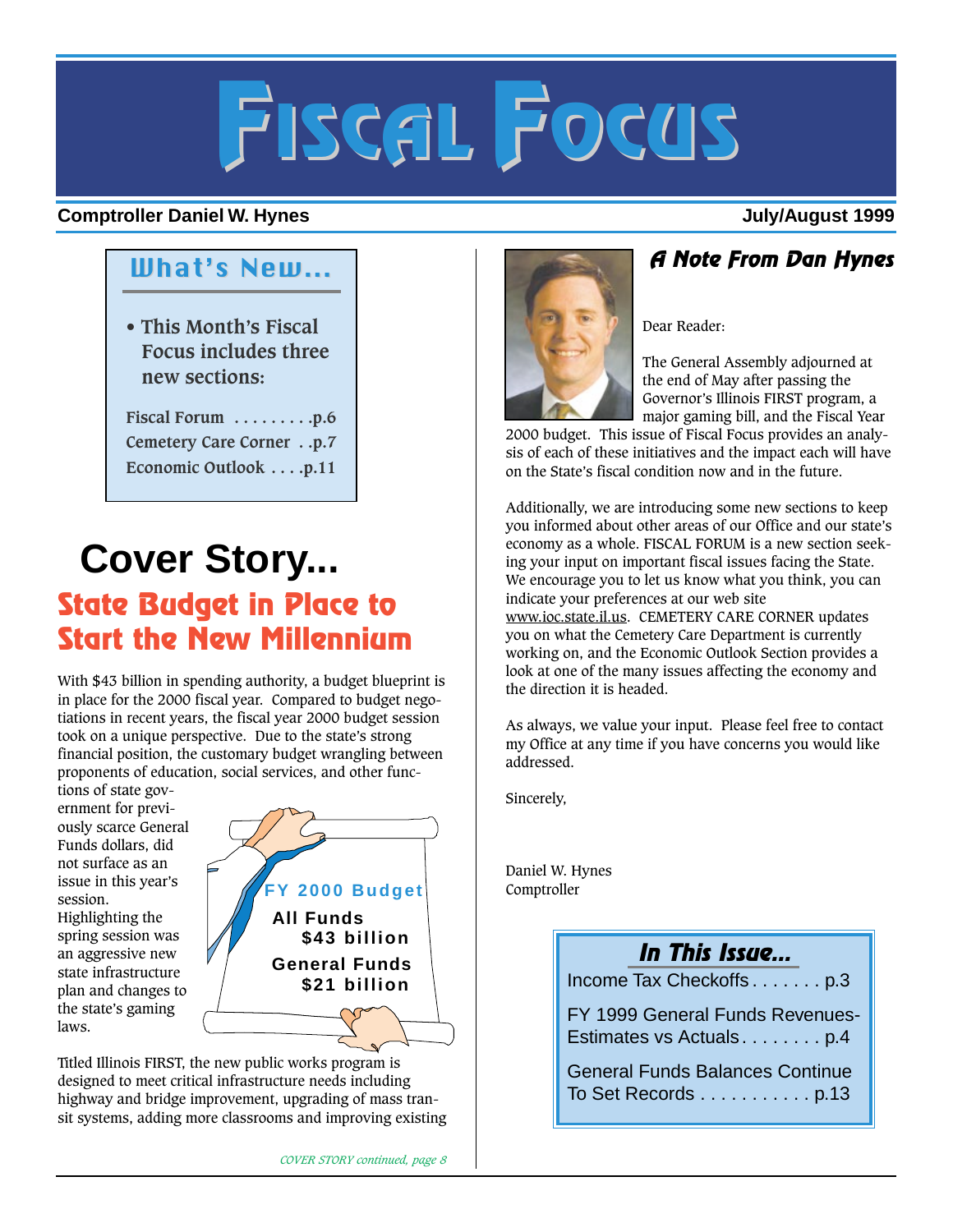Fiscal Focus is one of the ways the Comptroller's Office strives to assist taxpayers and the people of Illinois. This monthly report is designed to provide fiscal information of general interest and in compliance with state statutes.

Editorial staff: Robert Brock and Ann Sundeen. Writers & Analysts: Kevin Fitzpatrick, Loren Iglarsh, Stephanie Blair and Martie Merritt. Production: Janet Irlam, Rhonda Rathbone, Brenda Voyles, Frank Weitzel and Larry Hopkins. Fiscal Focus is published by Comptroller Daniel W. Hynes, 201 State House, Springfield, Illinois 62706. Questions or comments may be directed to (217)782-6000.

Web Address:http://www.ioc.state.il.us In compliance with the Americans with Disabilities Act, this document may be requested in alternative formats by contacting the Office of the Comptroller at (217)782-6000 or call-ing the IOC Telecommunications Device for the Deaf (TDD) number, (217)782-1308, or by visiting the Illinois state Capitol Building, 201 State House, Springfield, Illinois.

The Illinois Office of the Comptroller is an equal opportunity employer and does not discriminate on the basis of race, color, religion, sex, marital status, national origin, ancestry, age or disability in employment or in the provision of any services, programs or activities.

Printed by Authority of the State of Illinois 8/99 - 3,200 Job 33525

Reproduction of articles from this issue or portions thereof is allowed with proper attribution to Fiscal Focus, Illinois Office of the Comptroller.

Fiscal Focus<br>**Fiscal Focus** *Fiscal Smarts* 

#### **Illinois FIRST and Statutory Gaming Changes: Estimating the Financial Impact on the General Revenue Fund**

Two of the major legislative packages passed by the General Assembly during its spring session were the Governor's Illinois FIRST initiative and changes to the state's gaming laws. When viewed as a whole, these packages are expected to reduce General Revenue Fund resources by an estimated \$1.091 billion from fiscal year 1999 through 2005. This impact is comprised of \$1.077 billion in additional resources and \$2.168 billion in additional spending and transfers out.

to be used for replacing Illinois license plates. However, since that fee increase is not effective until January 1, 2000, the fund was front-loaded with a \$10 million transfer from the General Revenue Fund included in one of the budget implementation bills.

The Fund for Illinois' Future was also created as part of Illinois FIRST and intended to facilitate the pay-as-you-go portion of the program. That fund has no direct revenue source but is funded by the movement of money from elsewhere. The FIRST legislation included two transfers from the General Revenue Fund — \$260 million in June 1999 and another \$260 million in July 2000. Another \$25

A certain amount of this reduction can be attributed to the

statutory gaming changes. However, it is more difficult to isolate the impact due strictly to Illinois FIRST because portions of the end product were linked to final budget negotiations. Although the fiscal

year 2000 budget and Illinois FIRST were presented separately, final budget negotiations produced a package of legislative actions that blurs the line between the original and final products. For example, the Governor's original budget included a proposal to shift \$20 million of spending by the Secretary of State from the Road Fund to the General Revenue Fund. The Illinois FIRST initiative increased the spending shift to \$50 million in fiscal years 2000 through 2003 and \$100 million thereafter. The question is whether all or part of this negative impact on the General Revenue Fund should be attributed to Illinois FIRST.

The distinction between Illinois FIRST and the new state budget is complicated further by the movement of resources from the General Revenue Fund to funds established under the Illinois FIRST legislative package as well as the use of those resources. That package created the Motor Vehicle License Plate Fund to receive a portion of the increased vehicle title transfer fee

**(Millions of Dollars) The Estimated Financial Impact of Illinois FIRST and Statutory Gaming Changes on the General Revenue Fund**

|                                                                                  | <b>Fiscal Year</b> |        |          |           |         |          |          |  |
|----------------------------------------------------------------------------------|--------------------|--------|----------|-----------|---------|----------|----------|--|
| <b>Estimated Resource Additions:</b>                                             | 1999               | 2000   | 2001     | 2002 2003 |         | 2004     | 2005     |  |
| <b>Illinois FIRST:</b>                                                           |                    |        |          |           |         |          |          |  |
| Elimination of the sales tax transfer to<br>the Road Fund (assumes 4% growth)    | 0.0                | 25.0   | 105.5    | 109.8     | 114.1   | 118.7    | 123.5    |  |
| Liquor tax increase                                                              | 0.0                | 80.0   | 80.0     | 80.0      | 80.0    | 80.0     | 80.0     |  |
| Total                                                                            | 0.0                | 105.0  | 185.5    | 189.8     | 194.1   | 198.7    | 203.5    |  |
| <b>Estimated Resource Reductions:</b><br><b>Illinois FIRST:</b>                  |                    |        |          |           |         |          |          |  |
| <b>Reduction in Secretary of State</b><br>spending from the Road Fund            | 0.0                | 50.0   | 50.0     | 50.0      | 50.0    | 100.0    | 100.0    |  |
| Maximum financial assistance for<br><b>RTA</b> (SCIP bonds)                      | 0.0                | 0.0    | 16.0     | 35.0      | 54.0    | 73.0     | 93.0     |  |
| <b>Transfer to School Infrastructure Fund</b>                                    | 0.0                | 30.0   | 60.0     | 60.0      | 60.0    | 60.0     | 60.0     |  |
| Transfer to Motor Vehicle Lic. Plate Fund                                        | 0.0                | 10.0   | 0.0      | 0.0       | 0.0     | 0.0      | 0.0      |  |
| Transfer to the Fund for Illinois' Future                                        | 285.0              | 0.0    | 260.0    | 0.0       | 0.0     | 0.0      | 0.0      |  |
| Additional transfers for debt service from<br>increase in bond programs          | 0.0                | 0.0    | 17.8     | 20.8      | 33.2    | 45.1     | 65.4     |  |
| <b>Horse Racing:</b><br>Hold harmless support - GRF support<br>for Special Funds | 0.0                | 17.5   | 34.9     | 34.9      | 34.9    | 34.9     | 34.9     |  |
| <b>Riverboat Gambling:</b><br><b>Hold harmless support - Education</b>           | 0.0                | 0.0    | 0.0      | 47.0      | 47.0    | 47.0     | 47.0     |  |
| Total                                                                            | 285.0              | 107.5  | 438.7    | 247.7     | 279.1   | 360.0    | 400.3    |  |
| <b>Total Financial Impact</b>                                                    | $-285.0$           | $-2.5$ | $-253.2$ | $-57.9$   | $-85.0$ | $-161.3$ | $-196.8$ |  |

**Fiscal Focus 2 July/August 1999** *FISCAL SMARTS Continued on Page 6*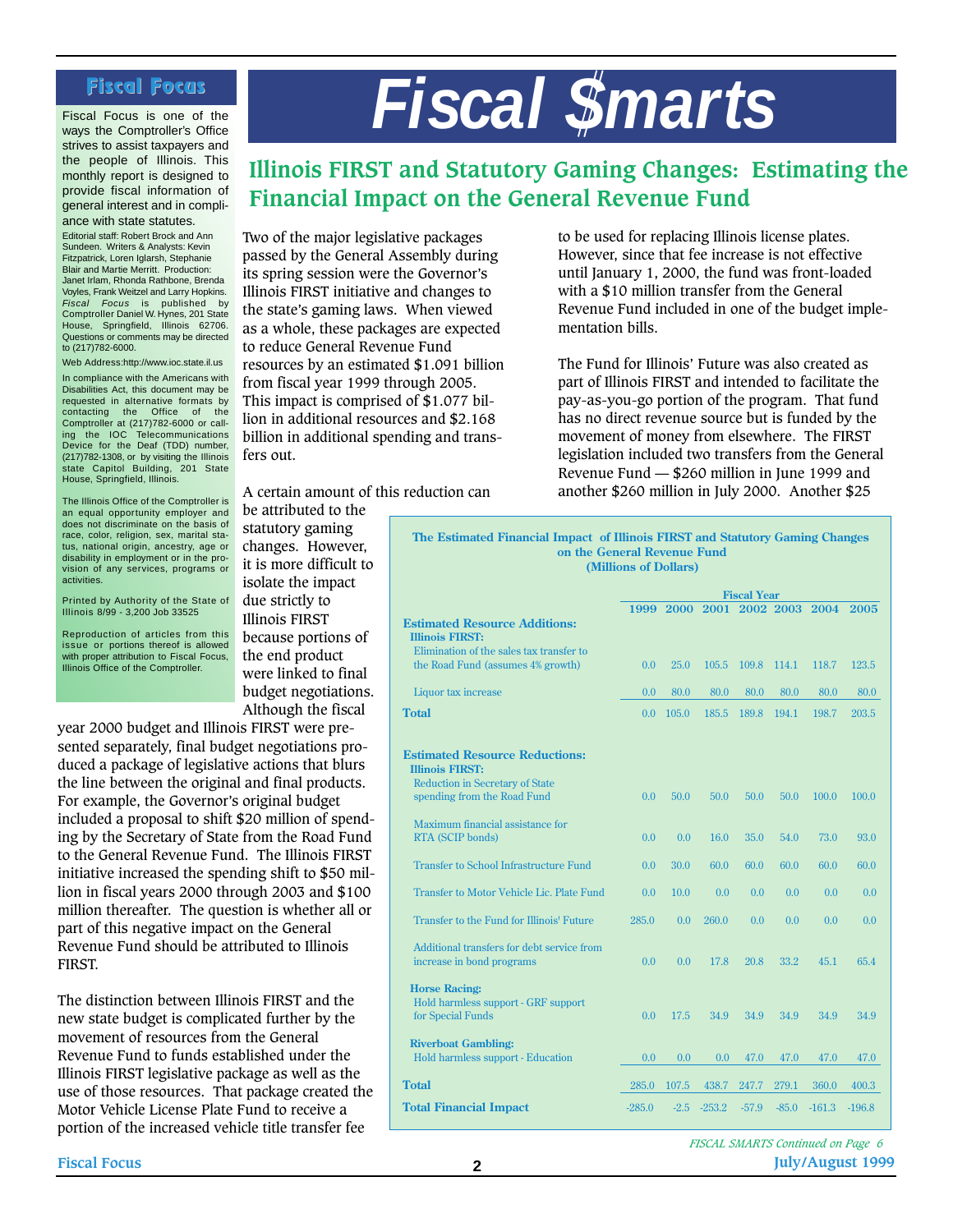# **How Illinois Stacks Up**

#### **State Income Tax Check-off Programs**

Voluntary income tax check-offs are a way in which many states generate revenue for charitable causes. Every state that has a broad-based income tax has at least one check-off program. For 1998 state income tax returns, 41 states had a total of 177 check-off programs available to taxpayers.

According to a Federation of Tax Administrators survey, the three most popular check-off programs are for non-game wildlife (36 states), child abuse prevention (20 states) and political contributions (21 states). Based on that same survey, the non-game wildlife check-off was the most productive with a 1998 US average contribution of \$8.99 followed by child abuse at \$8.50 and political contributions at \$2.20.



Number of Checkoffs Per State

Illinois' check-off programs first appeared on the1983 income tax return with three programs. There have been a total of twenty-nine programs presented since that time, but only five of them have been

able to sustain \$100,000 in annual donations necessary to remain on the return for subsequent years. These five are Wildlife Preservation, Child Abuse, Alzheimer's Research, Assistance to the Homeless, and Breast and Cervical Cancer Research. Illinois does not offer a check-off for political contributions.

| Program                           |   | <b>Total</b> | <b>Total</b><br><b>Donations Contributors</b> |   | <b>Average</b><br><b>Contribution</b> |
|-----------------------------------|---|--------------|-----------------------------------------------|---|---------------------------------------|
| <b>Wildlife Preservation</b>      | S | 178,688      | 17,028                                        | S | 10.49                                 |
| <b>Child Abuse</b>                |   | 138,290      | 15,808                                        |   | 8.75                                  |
| Alzheimer's                       |   | 102,721      | 11,209                                        |   | 9.16                                  |
| Assistance to the Homeless        |   | 115.011      | 12.621                                        |   | 9.11                                  |
| Breast & Cervical Cancer Research |   | 110,965      | 12,958                                        |   | 8.56                                  |
| Children's Cancer                 |   | 86.248       | 11,635                                        |   | 7.41                                  |
| <b>American Diabetes</b>          |   | 74,133       | 9.019                                         |   | 8.22                                  |
| <b>Mental Health Research</b>     |   | 57,093       | 7.669                                         |   | 7.44                                  |

(The first five programs were offered on the 1998 tax returns filed in 1999 and they have made the \$100,000 required to remain on the 1999 income tax form to be filed in 2000. There will also be an addition of the Prostate Cancer Research Fund along with a change in name of the Breast and Cervical Cancer Research Fund to the Penny Severns Breast and Cervical Cancer Research Fund).

> A breakdown of Illinois' check-off programs for tax year 1997 (5,372,871 returns) is presented in the table above.

Donations totaled \$863,149 for the 1997 tax year and of the 5,372,871 million returns filed in 1998, there were 40,321 returns (less than 1% of the total) that had at least one check-off program marked. Participation in the check-off programs remains low and the amounts collected are small compared to the total personal income tax liability of \$6,254,034,726 in tax year 1997.

**Fiscal Focus 3 July/August 1999**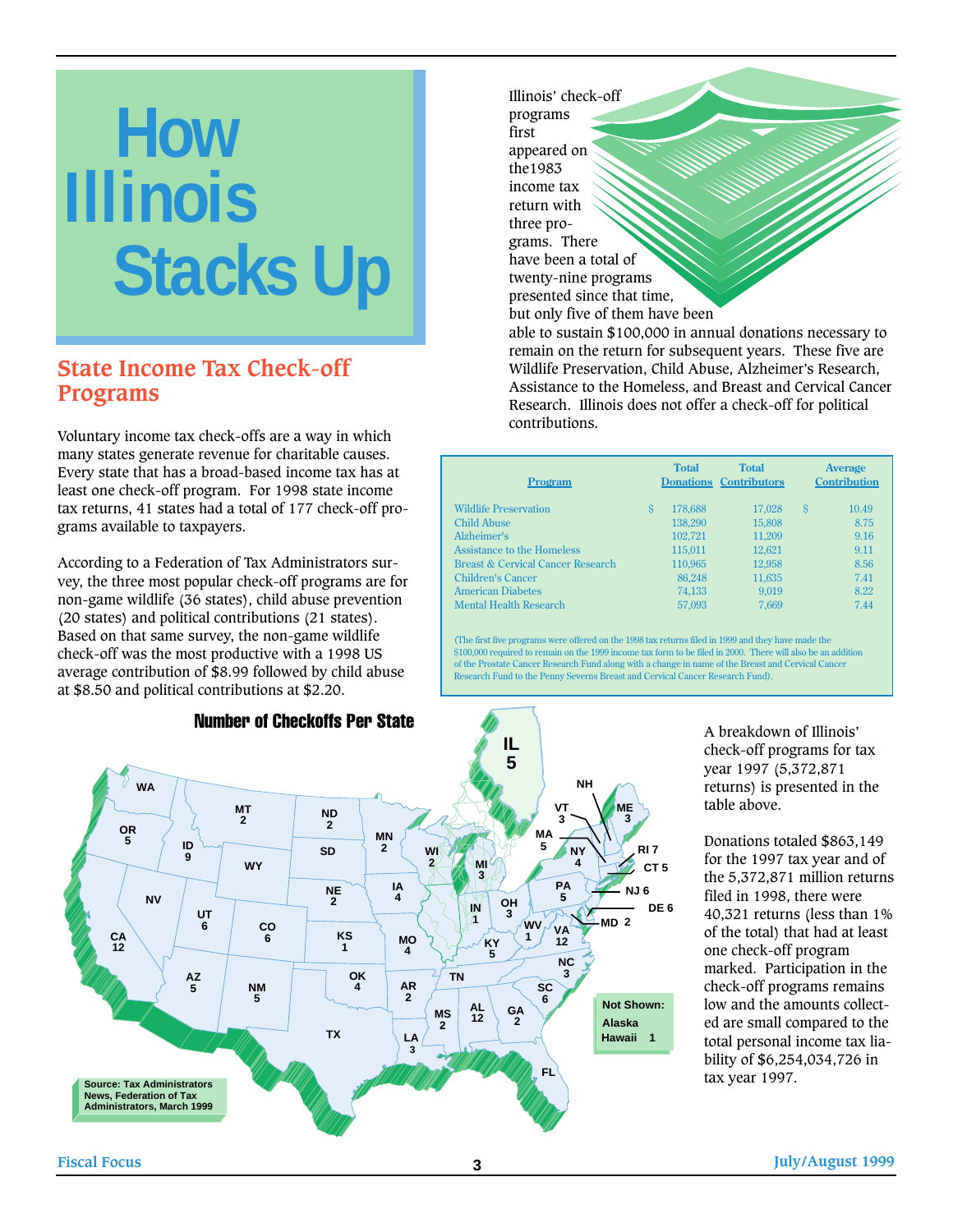

## **Focus On Revenue**

#### **FY 1999 General Funds Revenue Exceeds Expectations**

During fiscal year 1999, General Funds revenue jumped \$1.690 billion - the largest single-year increase on record. For the seventh consecutive year, many of the state's major revenue sources out performed expectations.

When the fiscal year 1999 budget was presented in February 1998, General Funds revenues were expected to

grow \$1.067 billion or 5.4%. By the time the fiscal year 1999 budget was signed by the Governor, estimated revenue growth had been raised to \$1.4 billion or 7.0 % (July 1998). This growth included \$228 million in personal income tax, \$206 million in sales tax, and \$449 million in federal aid, as well as growth in public utility, cigarette, insurance, riverboat gaming taxes, and other sources.

The July 1998 estimate of fiscal year 1999 revenue reflected several factors. These included stronger than expected economic

growth during fiscal year 1998, the anticipation of slightly lower economic growth for fiscal year 1999, the annualization of public utility and cigarette tax increases implemented in fiscal year 1998, and the restructuring of the insurance and riverboat gaming taxes.

Economic growth did not slow. In fact, growth accelerated during the last half of the fiscal year (January - June). The impact of this increase in economic activity is evident in the higher growth registered for the personal income (\$151 million higher) and sales taxes (\$129 million higher). For the year,

these two sources actually increased 5.5% and 6.4% respectively compared to the anticipated 3.3% and 3.9%. Between them, the public utility, insurance, and riverboat gaming taxes produced \$90 million more than earlier anticipated.

| <b>General Funds</b><br><b>Revenues By Source</b><br>(Dollars in Millions) |           |                |                    |                                    |           |                  |                                              |        |                                           |        |                                               |         |
|----------------------------------------------------------------------------|-----------|----------------|--------------------|------------------------------------|-----------|------------------|----------------------------------------------|--------|-------------------------------------------|--------|-----------------------------------------------|---------|
|                                                                            |           | <b>Actual</b>  |                    | <b>July '98</b><br><b>Estimate</b> |           | <b>Actual</b>    | <b>Estimated Growth</b><br>FY 1998 - FY 1999 |        | <b>Actual Growth</b><br>FY 1998 - FY 1999 |        | <b>Difference</b><br><b>Actual - Estimate</b> |         |
| <b>Sources</b>                                                             |           | <b>FY 1998</b> |                    | <b>FY 1999</b>                     |           | FY 1999          | $\dot{\mathbf{s}}$                           | %      | $\dot{\mathbf{s}}$                        | %      | $\dot{\mathbf{s}}$                            | %       |
| Income                                                                     | Ŝ.        | 7.983          | $\hat{S}$          | 8,215                              | Ŝ.        | 8,347            | 232                                          | 2.9    | 364                                       | 4.6    | 132                                           | 1.7     |
| Personal                                                                   |           | 6,847          |                    | 7,075                              |           | 7,226            | 228                                          | 3.3    | 379                                       | 5.5    | 151                                           | 2.2     |
| Corporate                                                                  |           | 1,136          |                    | 1,140                              |           | 1,121            | $\overline{4}$                               | 0.4    | $-15$                                     | $-1.3$ | $-19$                                         | $-1.7$  |
| <b>Sales</b>                                                               |           | 5,274          |                    | 5,480                              |           | 5,609            | 206                                          | 3.9    | 335                                       | 6.4    | 129                                           | 2.4     |
| <b>Public Utility</b>                                                      |           | 912            |                    | 980                                |           | 1,019            | 68                                           | 7.5    | 107                                       | 11.7   | 39                                            | 4.3     |
| Cigarette                                                                  |           | 346            |                    | 403                                |           | 403              | 57                                           | 16.5   | 57                                        | 16.5   | $\Omega$                                      | 0.0     |
| Liquor                                                                     |           | 57             |                    | 56                                 |           | 57               | $-1$                                         | $-1.8$ | $\theta$                                  | 0.0    | $\mathbf{1}$                                  | 1.8     |
| Inheritance                                                                |           | 251            |                    | 260                                |           | 347              | 9                                            | 3.6    | 96                                        | 38.2   | 87                                            | 34.7    |
| <b>Insurance</b>                                                           |           | 91             |                    | 170                                |           | 208              | 79                                           | 86.8   | 117                                       | 128.6  | 38                                            | 41.8    |
| <b>Corporate Franchise</b>                                                 |           | 118            |                    | 120                                |           | 117              | $\overline{2}$                               | 1.7    | $-1$                                      | $-0.8$ | $-3$                                          | $-2.5$  |
| <b>Interest</b>                                                            |           | 182            |                    | 180                                |           | 212              | $-2$                                         | $-1.1$ | 30                                        | 16.5   | 32                                            | 17.6    |
| <b>Cook IGT</b>                                                            |           | 152            |                    | 233                                |           | 218              | 81                                           | 53.3   | 66                                        | 43.4   | $-15$                                         | $-9.9$  |
| Other                                                                      |           | 218            |                    | 337                                |           | 228              | 119                                          | 54.6   | 10                                        | 4.6    | $-109$                                        | $-50.0$ |
| <b>S-T Borrowing</b>                                                       |           | $\theta$       |                    | $\mathbf{0}$                       |           | $\boldsymbol{0}$ | $\Omega$                                     | N/A    | $\theta$                                  | N/A    | $\theta$                                      | N/A     |
| <b>Total, State Sources</b>                                                | Ŝ.        | 15,584         | $\hat{S}$          | 16,434                             | Ŝ.        | 16,765           | 850                                          | 5.5    | 1,181                                     | 7.6    | 331                                           | 2.1     |
| <b>Federal Aid</b>                                                         | $\hat{S}$ | 3,324          | <sup>S</sup>       | 3,773                              | $\hat{S}$ | 3,718            | 449                                          | 13.5   | 394                                       | 11.9   | $-55$                                         | $-1.7$  |
| Transfers-In:                                                              |           |                |                    |                                    |           |                  |                                              |        |                                           |        |                                               |         |
| <b>Riverboat Gaming</b>                                                    | Ŝ.        | 170            | <sup>S</sup>       | 227                                | $\hat{S}$ | 240              | 57                                           | 33.5   | 70                                        | 41.2   | 13                                            | 7.6     |
| Lottery                                                                    |           | 560            |                    | 570                                |           | 540              | 10                                           | 1.8    | $-20$                                     | $-3.6$ | $-30$                                         | $-5.4$  |
| Other                                                                      |           | 346            |                    | 380                                |           | 411              | 34                                           | 9.8    | 65                                        | 18.8   | 31                                            | 9.0     |
| <b>Total Revenues</b>                                                      | Ŝ.        | 19,984         | $\mathbf{\hat{S}}$ | 21,384                             | Ŝ.        | 21,674           | 1,400                                        | 7.0    | 1,690                                     | 8.5    | 290                                           | 1.5     |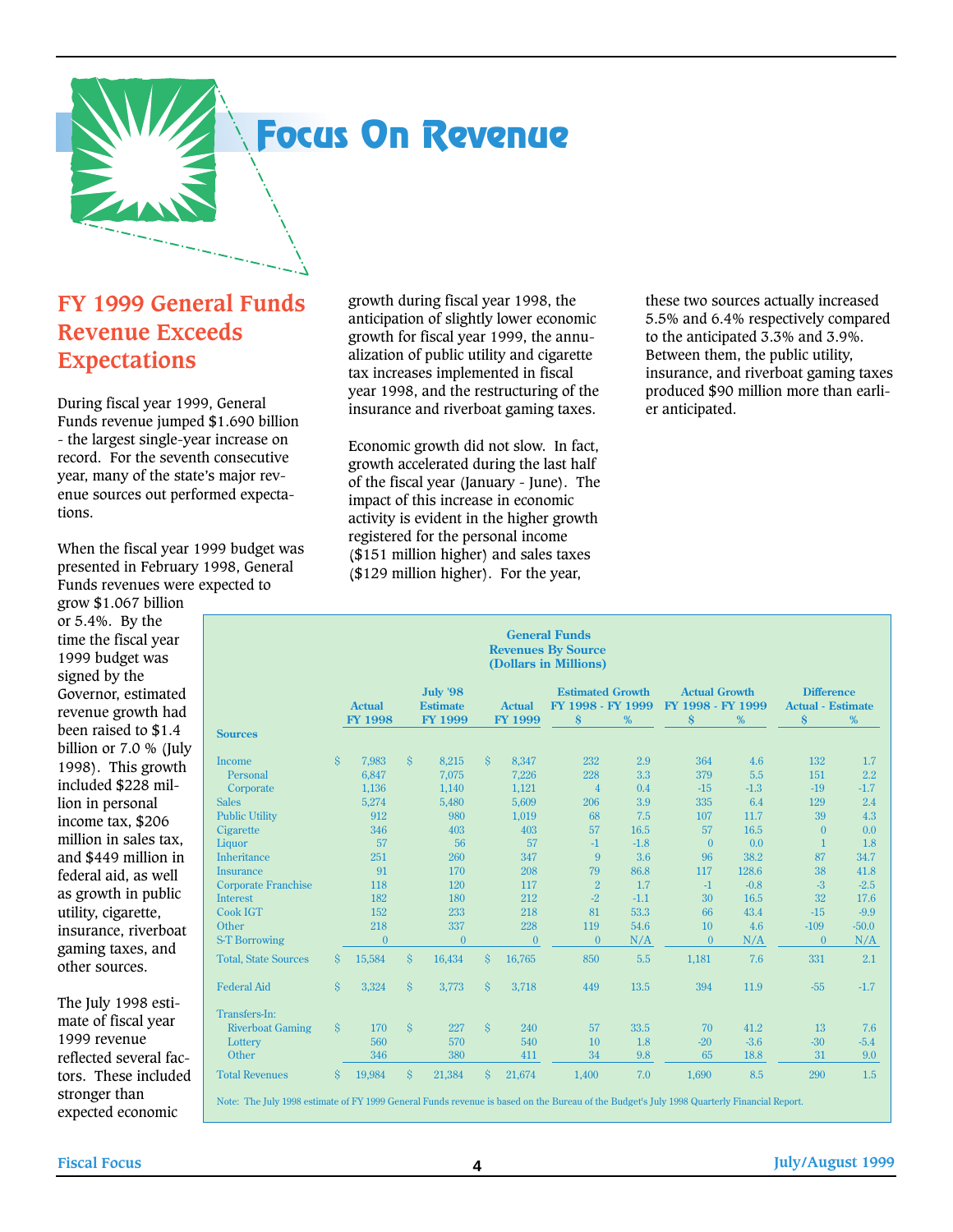

## **Focus On Spending**

### **Fiscal Year 2000 Spending Authority**

General Funds appropriations as passed by the General Assembly total \$20.923 billion for fiscal year 2000. This represents an increase of \$1.055 billion or 5.3% over fiscal year 1999 spending authority. Of the increase, \$601 million is for awards and grants, \$449 million is for operations and all other appropriations are up \$5 million.

Appropriations for awards and grants are \$14.521 billion and account for

69.4% of the total compared to \$6.274 billion or 30.0% for operations. These percentages are little changed from last year and are only slightly different when compared to fiscal year 1990. At that time, awards and grants accounted for 68.8% of total General Funds spending authority with 30.8% to operations.

With the major portion of the General Funds budget consumed by grants to the state's social service programs and education, these areas are generally the focal point in crafting the state budget. For fiscal year 2000, these two functions of state government accounted for all of the increase in grant authority.

Collectively, the state's education entities received increased grant authority of \$403 million or 7.0% in fiscal year 2000 and accounted for slightly more than two-thirds (67.1%) of the increase in total awards and grants appropriations as well as 38.2% of the increase in total General Funds appropriations. Individually, the State Board of Education received a \$300 million increase for grants to school districts, while appropriations to the Teacher's Retirement systems are up \$66 million and grants for higher education are \$37 million more than last year.

Social services grant appropriations account for the remainder of the increase in total grant spending authority. The Department of Public Aid received increased General Funds grant appropriations of \$219 million or 5.1% over fiscal year 1999 for payments to medical providers. This

*FOCUS ON SPENDING continued, page 6*

| <b>General Funds Appropriations for Operations and Grants</b><br>FY 1990, FY 1998, FY 1999 and FY 2000<br>(Dollars in Millions) |                    |                |                    |                |              |               |               |                         |                |              |               |               |                          |                |              |               |               |
|---------------------------------------------------------------------------------------------------------------------------------|--------------------|----------------|--------------------|----------------|--------------|---------------|---------------|-------------------------|----------------|--------------|---------------|---------------|--------------------------|----------------|--------------|---------------|---------------|
|                                                                                                                                 |                    |                |                    |                |              | Level         | $\%$          |                         |                |              | <b>Level</b>  | %             |                          |                |              | <b>Level</b>  | %             |
| <b>Operations</b>                                                                                                               |                    | <b>FY 1990</b> |                    | <b>FY 1998</b> |              | <b>Change</b> | <b>Change</b> |                         | <b>FY 1999</b> |              | <b>Change</b> | <b>Change</b> |                          | <b>FY 2000</b> |              | <b>Change</b> | <b>Change</b> |
| <b>Higher Education</b>                                                                                                         | Ś.                 | 1.113          | $\hat{\mathbf{S}}$ | 1.393          | <sup>S</sup> | 280           | 25.2          | $\overline{\mathbf{s}}$ | 1.479          | <sup>S</sup> | 86            | 6.2           | $\overline{\mathcal{S}}$ | 1.575          | <sup>S</sup> | 96            | 6.5           |
| <b>Corrections</b>                                                                                                              |                    | 486            |                    | 919            |              | 433           | 89.1          |                         | 1,032          |              | 113           | 12.3          |                          | 1.104          |              | 72            | 7.0           |
| <b>Human Services</b>                                                                                                           |                    | $\theta$       |                    | 969            |              | 969           | 0.0           |                         | 1,012          |              | 43            | N/A           |                          | 1,023          |              | 11            | 1.1           |
| <b>Central Management Services</b>                                                                                              |                    | 274            |                    | 517            |              | 243           | 88.7          |                         | 563            |              | 46            | 8.9           |                          | 582            |              | 19            | 3.4           |
| <b>Children and Family Services</b>                                                                                             |                    | 92             |                    | 265            |              | 173           | 188.0         |                         | 277            |              | 12            | 4.5           |                          | 288            |              | 11            | 4.0           |
| <b>Supreme Court</b>                                                                                                            |                    | 129            |                    | 177            |              | 48            | 37.2          |                         | 189            |              | 12            | 6.8           |                          | 208            |              | 19            | 10.1          |
| <b>State Police</b>                                                                                                             |                    | 134            |                    | 183            |              | 49            | 36.6          |                         | 207            |              | 24            | 13.1          |                          | 218            |              | 11            | 5.3           |
| <b>Public Aid</b>                                                                                                               |                    | 400            |                    | 109            |              | $-291$        | $-72.8$       |                         | 133            |              | 24            | 22.0          |                          | 159            |              | 26            | 19.5          |
| Other                                                                                                                           |                    | 1,190          |                    | 861            |              | $-329$        | $-27.6$       |                         | 933            |              | 72            | 8.4           |                          | 1,117          |              | 184           | 19.7          |
| <b>Total Operations</b>                                                                                                         | <sup>S</sup>       | 3,818          | <sup>S</sup>       | 5,393          | <sup>S</sup> | 1,575         | 41.3          | -Ŝ                      | 5.825          | <sup>S</sup> | 432           | 8.0           | <sup>S</sup>             | 6,274          | <sup>S</sup> | 449           | 7.7           |
|                                                                                                                                 |                    |                |                    |                |              | <b>Level</b>  | %             |                         |                |              | <b>Level</b>  | %             |                          |                |              | <b>Level</b>  | %             |
|                                                                                                                                 |                    |                |                    |                |              |               |               |                         |                |              |               |               |                          |                |              |               |               |
| <b>Grants</b>                                                                                                                   |                    | <b>FY 1990</b> |                    | <b>FY 1998</b> |              | <b>Change</b> | <b>Change</b> |                         | FY 1999        |              | <b>Change</b> | <b>Change</b> |                          | <b>FY 2000</b> |              | <b>Change</b> | <b>Change</b> |
| Elementary & Secondary Education<br><b>State Board of Education</b>                                                             |                    |                |                    |                |              |               |               |                         |                | <sup>S</sup> | 374           |               | <sup>S</sup>             |                | <sup>S</sup> | 300           |               |
| Teachers Retirement System*                                                                                                     | $\hat{\mathbf{S}}$ | 3,017<br>257   | <sup>S</sup>       | 4,067<br>430   | <sup>S</sup> | 1,050<br>173  | 34.8<br>67.3  | $\mathbf{\hat{s}}$      | 4,441<br>584   |              | 154           | 9.2<br>35.8   |                          | 4,741<br>650   |              | 66            | 6.8<br>11.3   |
|                                                                                                                                 |                    |                |                    |                |              |               |               |                         |                |              |               |               |                          |                |              |               |               |
| <b>Public Aid Total</b><br><b>Public Aid (Medical)</b>                                                                          |                    | 3,411<br>2,325 |                    | 3,897<br>3,897 |              | 486<br>1,572  | 14.2<br>67.6  |                         | 4,297<br>4,297 |              | 400<br>400    | 10.3<br>10.3  |                          | 4,516<br>4,516 |              | 219<br>219    | 5.1<br>5.1    |
| <b>Human Services</b>                                                                                                           |                    | $\mathbf{0}$   |                    |                |              | 2.460         | 0.0           |                         |                |              | $-23$         |               |                          | 2.420          |              | $-17$         | $-0.7$        |
|                                                                                                                                 |                    | 448            |                    | 2,460<br>675   |              |               | 50.7          |                         | 2,437          |              | 60            | N/A           |                          | 772            |              | 37            | 5.0           |
| <b>Higher Education</b>                                                                                                         |                    | 234            |                    | 671            |              | 227<br>437    | 186.8         |                         | 735<br>620     |              | $-51$         | 8.9<br>$-7.6$ |                          | 637            |              | 17            | 2.7           |
| <b>Children and Family Services</b><br>Other                                                                                    |                    | 1,167          |                    | 656            |              | $-511$        | $-43.8$       |                         | 806            |              | 150           | 22.9          |                          | 785            |              | $-21$         | $-2.6$        |
| <b>Total Grants</b>                                                                                                             | Ŝ.                 | 8,534          | Ŝ.                 | 12,856         | <sup>S</sup> | 4,322         | 50.6          | <sup>S</sup>            | 13,920         | <sup>S</sup> | 1.064         | 8.3           | Ŝ.                       | 14,521         | <sup>S</sup> | 601           | 4.3           |
| <b>Total Appropriations</b>                                                                                                     | <sup>S</sup>       | 12,410         | $\hat{\mathbf{S}}$ | 18,345         | <sup>S</sup> | 5,935         | 47.8          | $\hat{\mathbf{s}}$      | 19,868         | <sup>S</sup> | 1,523         | 8.3           | Ś                        | 20,923         | <sup>S</sup> | 1,055         | 5.3           |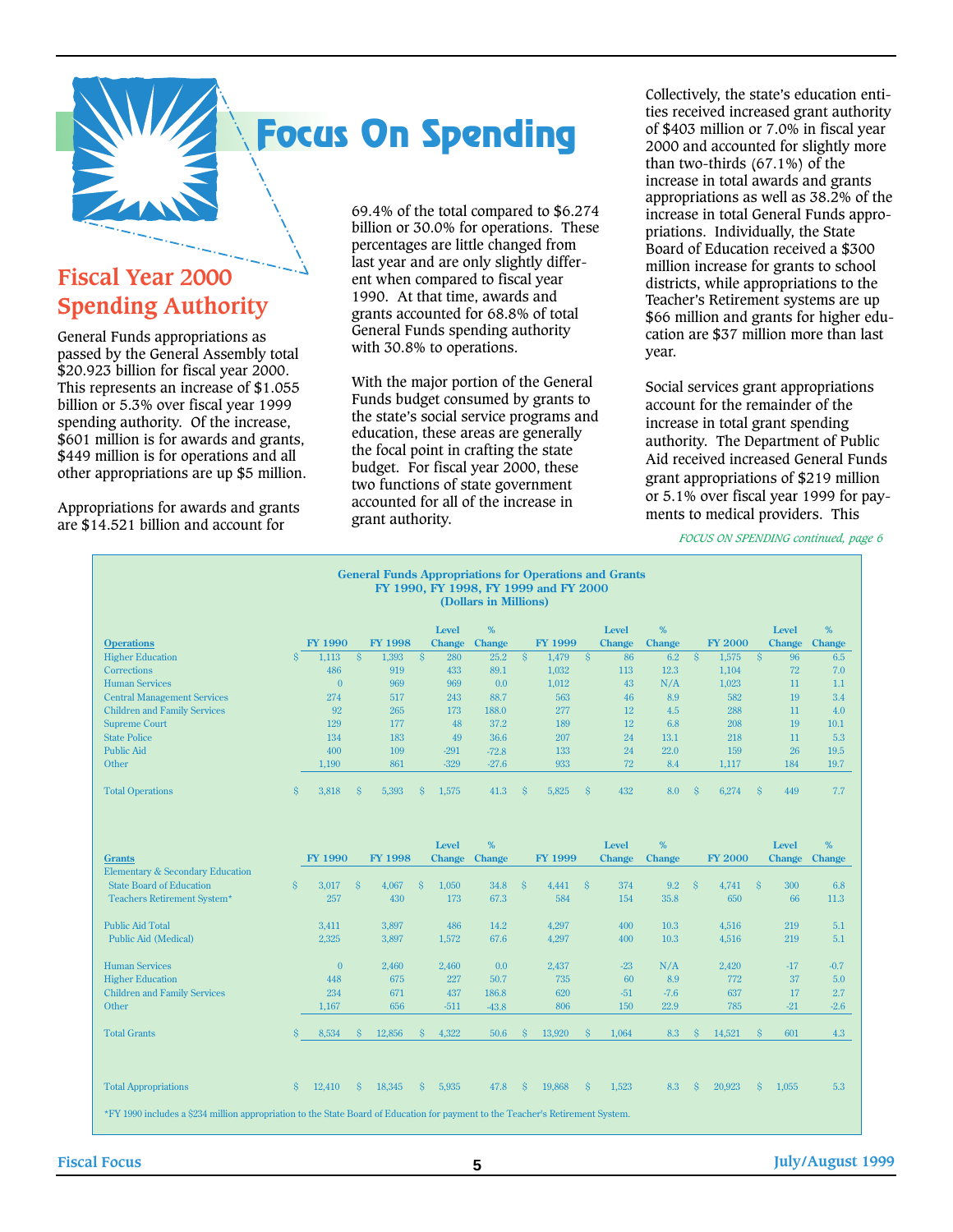#### **Fiscal Smarts Concluded**

million was transferred in June as part of the budget implementation legislation. Although the movement of money occurred as a result of Illinois FIRST, it appears that much of the fiscal year 2000 spending from the Fund

#### **Focus on Spending Concluded**

increase accounts for 36.4% of the total increase in awards and grants appropriations. The grant appropriation increase of \$17 million for the Department of Children and Family Services was offset by a \$17 million decline for the Department of Human Services.

While the growth in awards and grants appropriations can be traced to two functional areas of government, increased spending authority for operations is more widespread.

Higher education institutions received both the highest level of operations spending authority (\$1.575 billion) and the largest dollar increase (up \$96 million or 6.5%) while accounting for 25.1% of total operations appropriations

The Department of Corrections recorded both the second highest level of spending authority from the General Funds as well as the second largest dollar increase. Fiscal year 2000 operations spending authority for the Department is set at \$1.104 billion, \$72 million or 7.0% above 1999.

Among the largest agencies, the Department of Public Aid had the highest percentage increase in operations spending authority jumping 19.5% from \$133 million in fiscal year 1999 to \$159 million for fiscal year 2000.

Aside from the continually significant increases in funding for both education and medical assistance, few dramatic changes in funding are revealed when comparing General Fund's

for Illinois' Future will be for community projects added as part of the final budget negotiations. In past years, those added initiatives were paid from the General Revenue Fund.

appropriation levels by agency and category for fiscal years 1999 and 2000. However, there have been several sizeable shifts in the allocation of appropriations among agencies and spending categories since fiscal year 1990.

Although elementary and secondary education received the largest single increase in grant authority for fiscal year 2000, its share of total grant appropriations dropped from 38.5% in 1990 to 37.2% this year. Conversely, medical assistance grants in fiscal year 2000 account for 31.1% of total grant appropriations while in 1990, 27.2% of spending authority was set aside for this purpose. Another noteworthy trend in grant funding is the increased share to the Department of Children and Family Services. In 1990, the Department received 2.7% of grant authority compared to 4.4% in 2000.

On the operations side, Higher Education accounts for 25.1% of total General Fund's operations appropriations in fiscal year 2000 compared to 29.2% in fiscal year 1990. Going in the other direction was the Departments of Corrections and Central Management Services. Corrections garnered 12.7% of operations appropriations in 1990 compared to 17.6% in 2000 while Central Management Services received 9.3% of appropriations in 2000 compared to 7.2% in 1990.

# **Fiscal Forum**

The purpose of the new FISCAL FORUM is to gather information about state fiscal policy issues from our readers on a regular basis. To accomplish this, we will use this section in two ways.

We will periodically pose a policyrelated question along with a set of possible answers. To respond to our question, simply log into our web site at www.ioc.state.il.us. There you will find the question for the month. The results will be presented in the next month's issue of Fiscal Focus.

At other times, we will use this section to answer one of the frequently asked questions from our web site.

This month's question: How would you spend the anticipated \$9.1 billion in proceeds from the Tobacco Settlement? (Please distribute by percentage.)

- a. Taxpayer rebates
- b. Anti-smoking efforts
- c. Health care initiatives
- d. Disease research
- e. Other (please specify)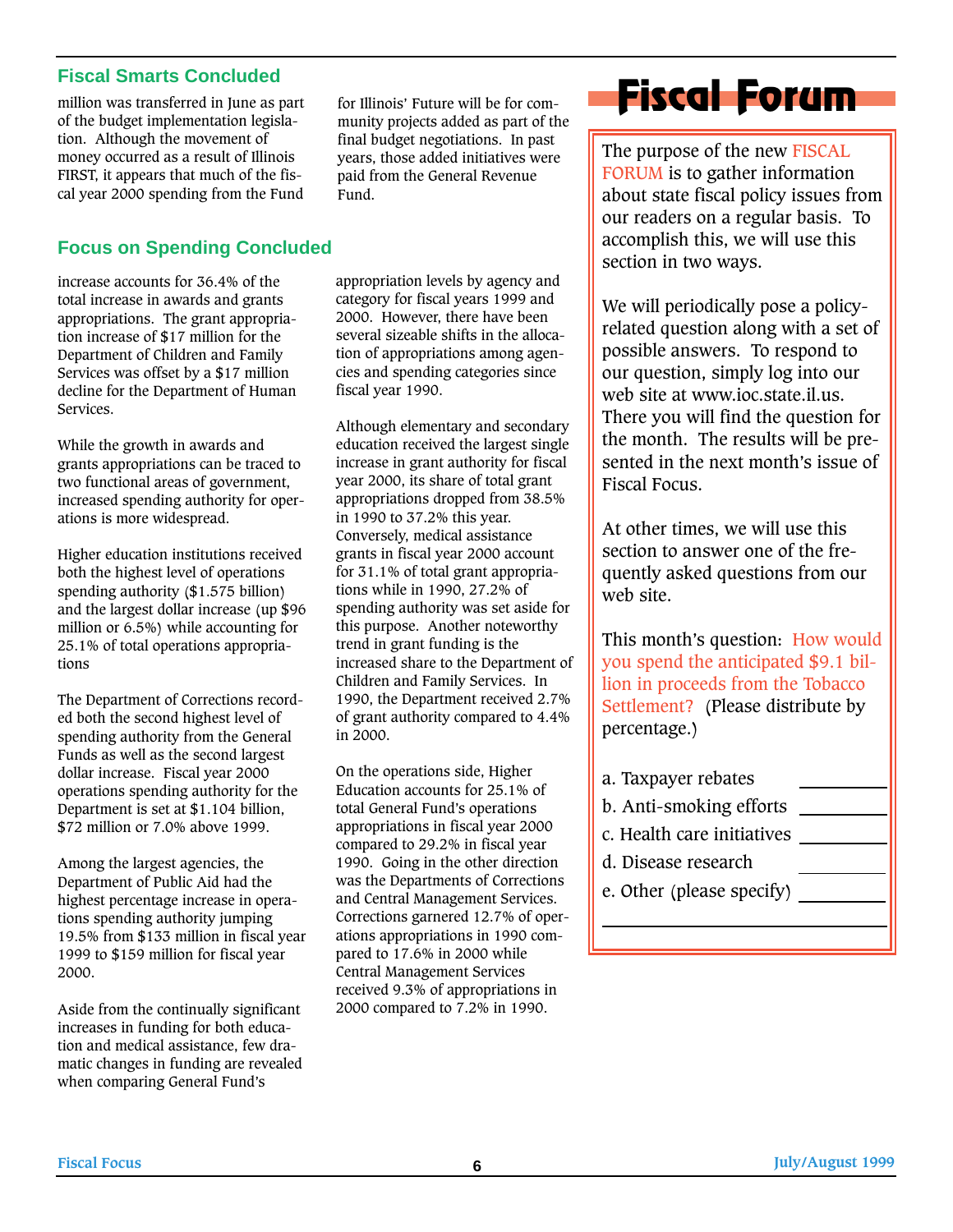

## *Cemetery Care Corner*

"Burying a loved one is one of life's most challenging and sad events. During a time of bereavement it is often hard to make decisions related to burial services. And while the majority of people in this industry are fair and honorable, on some occasions, a few bad apples take advantage of people during vulnerable times." (State Comptroller Daniel W. Hynes' quote, contained in the Illinois Office of the Comptroller's "Important Consumer Tips" card.)

In Illinois, the Cemetery Care and Burial Trust Department (CCBT) of the Comptroller's Office helps to regulate approximately 2,000 funeral homes, cemeteries, and sellers of pre-need goods and services. The department also enforces the provisions of the Illinois Cemetery Care Act, the Illinois Funeral or Burial Funds Act, and the Pre-need Cemetery Sales Act. These Acts were put in place to monitor the funds of those in the industry and to ensure the protection of the consumer.

Comptroller Hynes recently succeeded in passing legislation that amends the law to provide further consumer protection. Public Act 91-7 (HB 2081) clarifies that assets paid by consumers should not be used to pay off creditors in the event that a cemetery or funeral home files for bankruptcy. Additionally, the legislation requires bankrupted owners to notify consumers within 30 days after they file for bankruptcy and to let the consumers know their rights. Public Act 91-7 also requires pre-need contracts

to clearly disclose that the merchandise price is guaranteed and authorizes the Comptroller to prohibit the use of any pre-need contract form if it is determined that the form violates the law. The new legislation further clarifies that the Comptroller may revoke a license pursuant to the Cemetery Care Act if any fact or condition exists against the licensee which would presently justify the denial of a new license application.

More stringent legal provisions help suppress fraud and unethical behavior in the burial/internment services industry. Comptroller Hynes is undertaking new initiatives to provide further protection to the consumer. Comptroller Hynes has begun holding hearings throughout the State that will allow both consumers and industry representatives to provide input and testimony regarding the operations of the industry in general, as well as regarding individual cemeteries and funeral homes. The Comptroller will gather information from both the consumer's perspective and the industry's perspective to use in passing a comprehensive consumer reform package early next year.

The first of these hearings was held July 15, 1999 in Marion, Illinois, where consumers voiced their concerns over the lack of proper care of cemetery grounds and forbidden access to graves. Small cemetery owners relayed their frustration with lack of funding resources. More than 75 people attended the second hearing in Decatur on August 4, 1999 where concerns were expressed about maintenance, funding, and vandalism. Comptroller Hynes will continue to gather first-hand information throughout the summer and fall months.

In addition, the Comptroller's Office has implemented a consumer hotline (1-877-203-3401) where consumers may call with questions and complaints regarding a cemetery or funeral home. This hotline has become a valuable tool in the CCBT regulation and enforcement efforts.

## **Next Hearing**

**• August 30, 1999**

**Thorton Township Hall 333 E. 162nd Street South Holland**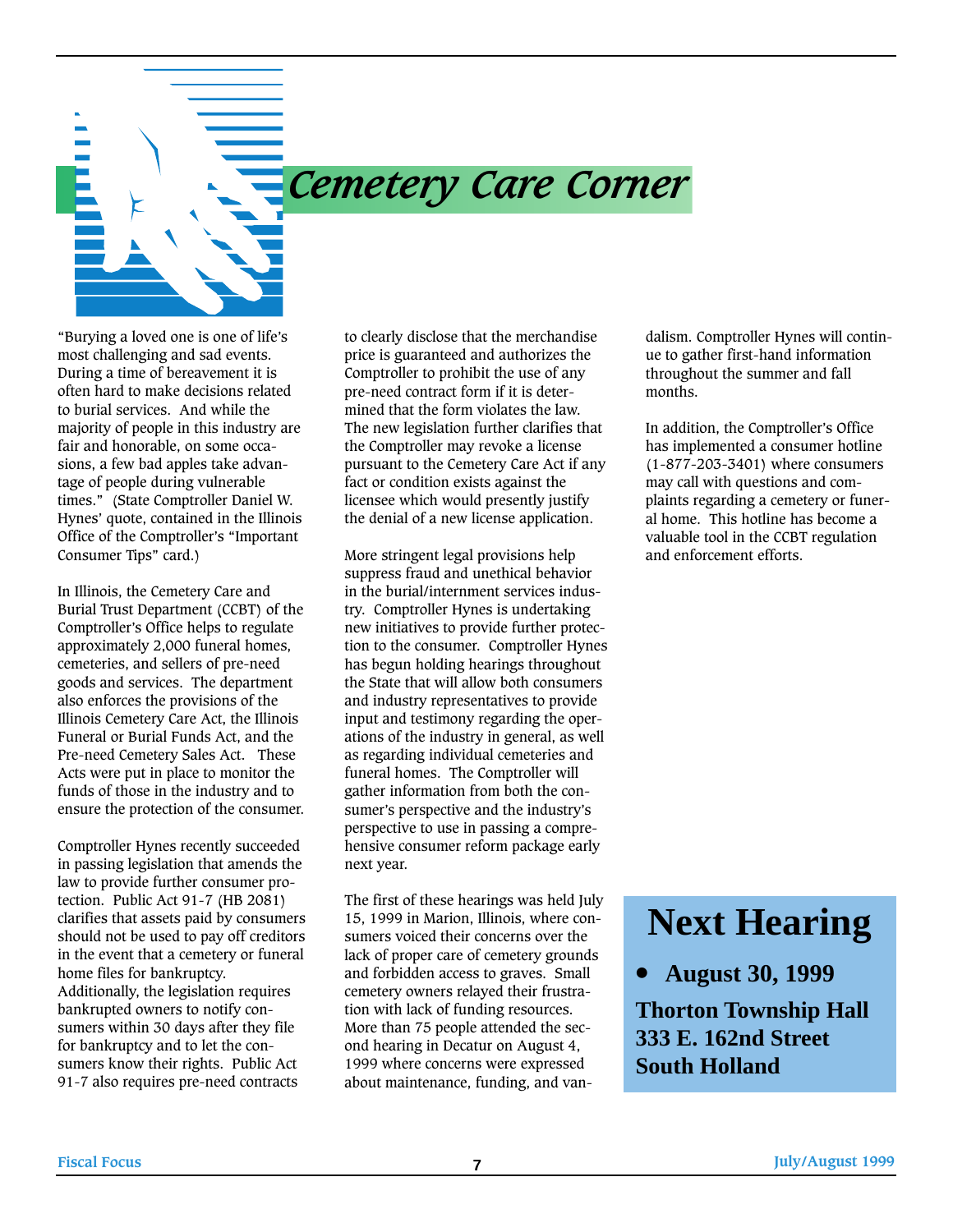#### **Cover Story Continued**

classrooms, and grants to local governments for such things as water and sewer projects. Illinois FIRST was passed by both houses of the General Assembly on May 21st and signed by the Governor on June 15th.

Funding for the Illinois FIRST program includes a mix of state bonds, pay-asyou-go funding, Regional Transportation Authority (RTA) bonds, local school matching funds, and leveraged federal funds. To pay for the state portion, a variety of taxes and fees were increased. Automobile registration fees were raised \$30 or 62.5% from \$48 to \$78 and registration fees for trucks were increased by 25%. The fee charged to transfer a vehicle title was also increased as were the state's liquor taxes. These increases are expected to generate about \$572 million each year.

There were

also major statutory changes to the state's gaming laws. These include a provision allowing dockside gambling on riverboats. Another change gives the State Gaming Board authority to allow a riverboat licensee to relocate from Jo Daviess County to a new home dock elsewhere in the state. Another provision requires 15% of the adjusted gross receipts from the relocated riverboat to be paid from the State Gaming Fund into the newly created Horse Racing Equity Fund in order to give the horse racing industry a financial boost.

A major factor in the "new look" negotiations was the ever-improving fiscal position of the state. The \$1.351 billion balance in the General Funds at the end of June marks the **Fiscal Focus July/August 1999 8**

twenty-fifth consecutive month in which the balance set a record high when compared to the same month in previous fiscal years. Additionally, for the third consecutive fiscal year, the cash balance at the end of June set an all-time high for the end of the year. With this much cash available, budgeting decisions were simpler than previous years when funding was limited.

For fiscal year 2000, nearly half (48.6%) or \$20.9 billion of the \$43.0 billion in spending authority is for the General Funds. This increase is \$1.055 billion or 5.3% higher than fiscal year 1999. Of the increase, \$601 million or 57.0% is for grants with \$449 million or 42.6% for operations.

Education was once again the top General Funds priority for lawmakers in fiscal year 2000 as 49.5% of increased appropriations were for this function of government. After increased spending authority of \$579 million or 9.4% in fiscal year 1998 and \$697 million or 10.4% in fiscal year 1999, fiscal year 2000 appropriations for education increased by \$522 million or 7.1%. Over the past three fiscal years, education funding has grown by \$1.798 billion and accounted for 49.6% of the total increase in General Funds appropriations over the period.

Code departments, which include most of the major state agencies such as Public Aid, Human Services, Corrections, and the State Police received increased General Funds appropriations of \$431 million or 3.7% accounting for 40.9% of the total increase in spending authority for fiscal year 2000. Taken together, education and the code departments account for 90.5% of the increase in General Funds spending authority.

General Fund's appropriations for elected officials recorded the largest percentage increase of any sector of state government. However, the 25.8% or \$60 million increase is misleading. In conjunction with Illinois FIRST, legislation was enacted that capped Road Fund appropriations to the Secretary of State's office at \$50 million below the fiscal year 1999 level. The \$50 million reduction in Road Fund appropriations is supplanted with General Funds dollars. Had Road Fund appropriations not been capped, General Fund's appropriations to elected officials would have increased by only \$10 million or 4.3%.

Other areas of state government and their appropriation levels for fiscal year 2000 include: Legislative agencies (\$66 million - up 11.8%); Judicial agencies (\$304 million - up 11.4%); and all other agencies (\$273 million up 1.4%).

#### **Education**

Of the \$522 million increase in educational funding for fiscal year 2000, \$394 million or 75.5% is for public elementary and secondary education - an increase of 7.6% over 1999. Operations appropriations for the State Board of Education increased by \$28 million while grants are up \$366 million. Appropriations for awards and grants include apportionment (which is distributed to schools through a special equalization formula), categoricals (which are distributed based on specific program requirements), and retirement contributions. Apportionment or general state aid appropriations for fiscal year 2000 total \$2.988 billion, \$65 million or 2.2% more than 1999. Categorical grant spending authority of \$1.753 billion for fiscal year 2000 is 15.5% or \$235 million higher than 1999 while statutorily required retirement contributions of \$650 million are up \$66 million or 11.3%.

The fiscal year 2000 funding for elementary and secondary education follows the pattern that has been in place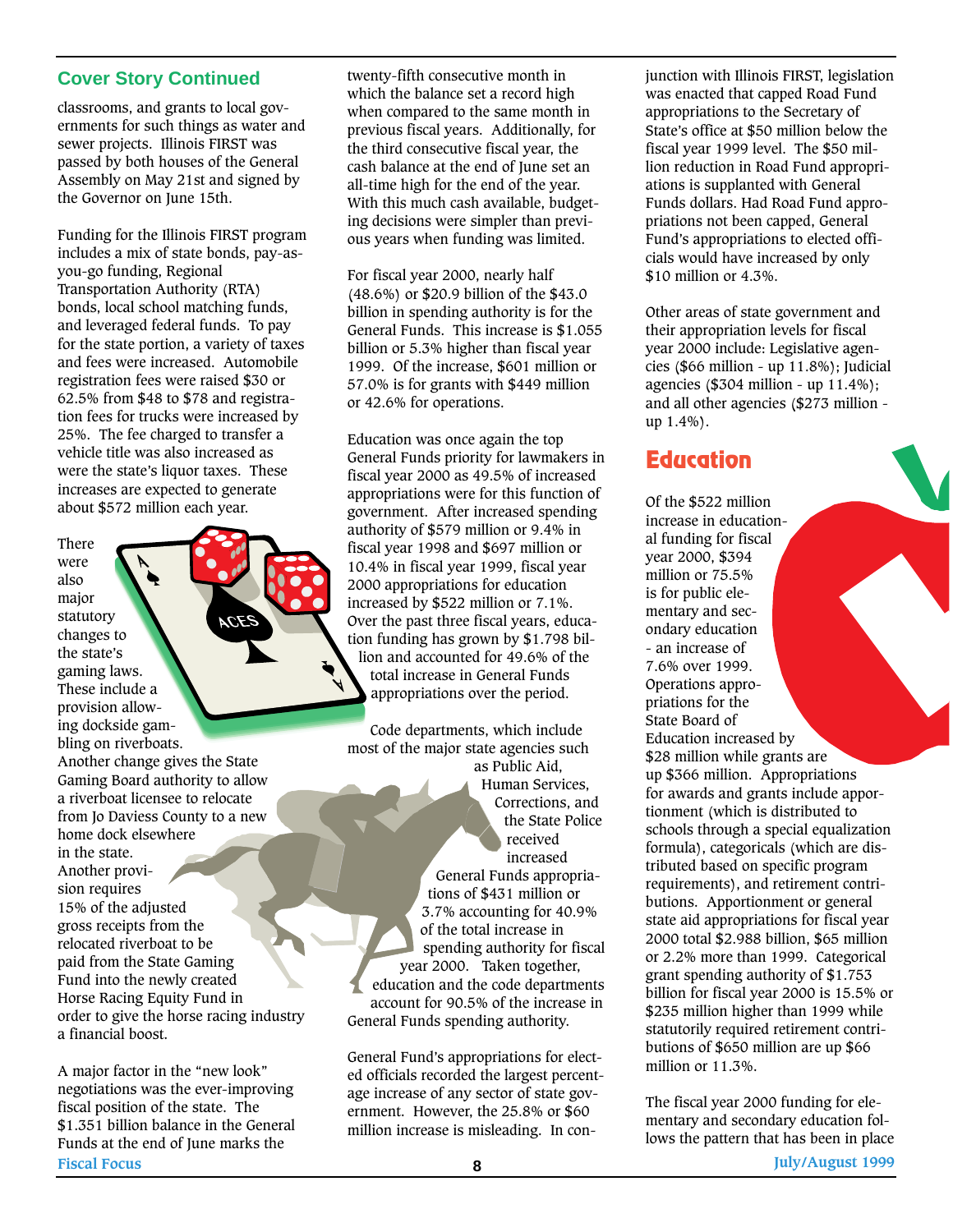| <b>Elementary and Secondary Education Grants</b><br>(Millions) |         |               |         |         |                    |         |               |                     |                    |         |  |  |  |
|----------------------------------------------------------------|---------|---------------|---------|---------|--------------------|---------|---------------|---------------------|--------------------|---------|--|--|--|
|                                                                |         |               |         |         | <b>Fiscal Year</b> |         |               |                     |                    |         |  |  |  |
|                                                                | 1991    | 1992          | 1993    | 1994    | 1995               | 1996    | 1997          | 1998                | 1999               | 2000    |  |  |  |
| Apportionment                                                  | \$2.106 | <b>S2.110</b> | \$2,121 | \$2,186 | \$2,285            | \$2,326 | \$2,378       | S <sub>2</sub> .471 | S <sub>2.923</sub> | \$2,988 |  |  |  |
| Categoricals                                                   | 898     | 919           | 871     | 935     | 1.006              | 1,071   | 1,223         | 1,531               | 1,518              | 1,753   |  |  |  |
| <b>Retirement</b>                                              | 306     | 300           | 292     | 301     | 302                | 362     | 417           | 495                 | 584                | 650     |  |  |  |
| <b>Total, Grants</b>                                           | \$3,310 | \$3,329       | \$3.284 | \$3,422 | \$3,593            | \$3,759 | <b>S4,018</b> | S <sub>4.497</sub>  | \$5,025            | \$5,391 |  |  |  |

for most of the last ten years with the largest annual increases going to categorical grants. Since 1991, apportionment appropriations have grown \$882 million or 41.9%. At the same time, categoricals have nearly doubled, jumping \$855 million (95.2%) while contributions for teacher's retirement have more than doubled, growing \$344 million (112.4%).

> Higher education appropriations of \$2.347 billion from the General Funds in fiscal year 2000 represent an increase of \$128 million or 5.8% over 1999. Universities, which account for 56.7% of higher education funding, increased \$57 million or 4.4%.

What was the increase in educational funding for fiscal year 2000?

Student Assistance Commission spending authority increased \$29 million or 8.3% and Illinois Community College Board funding was increased by \$13 million or 4.4%. Funding for the State Universities Retirement System (included under Board of Higher Education in accompanying table) increased \$12 million or 5.8%.

### **Code Departments**

For fiscal year 2000, code departments account for 57.6% or \$12.062 billion of total General Funds appropriations while receiving 40.9% or \$431 million of the total increase in appropriations. Of this increase, 56.8% or \$245 million is directed to the Department of Public Aid bringing their total General Funds spending authority to \$4.675 billion for fiscal year 2000. This accounts for 38.8% of code department spending authority and 22.3% of total General Funds appropriations.

Along with the Department of Public Aid, the Departments of Human Services, Children and Family Services, Public Health, and Aging comprise the majority of the social services agencies of state government. The Department of Human Services is the second largest code department in terms of funding with \$3.446 billion (\$5 million below fiscal year 1999)

appropriated from the General Funds for fiscal year 2000. Children and Family Services received funding of \$925 million for fiscal year 2000, \$28 million or 3.1% higher than 1999. The Departments on Aging and Public Health have their General Funds appropriation levels set at \$218 million and \$113 million respectively for the 2000 fiscal year. As

a group, these social service agencies received \$9.377 billion in General Funds spending authority for fiscal year 2000 and account for 44.8% of total General Fund's appropriations for the fiscal year.

> After Public Aid and Human Services the next largest code department is Corrections. General Funds appropriations to the Department for fiscal year 2000 total \$1.123 billion, \$69 million or 6.5% higher than 1999.

Other code departments with significant increases in funding for fiscal year 2000 include Agriculture (up \$11 million or 20.7%), Central Management Services (up \$20 million or 3.4%), Natural Resources (up \$10 million or 6.5%), State Police (up \$11 million or 5.5%), and Transportation (up \$15 million or 18.1%). With the exception of Human Services which incurred a slight decrease (\$5 million or 0.1%) in funding, the Department of Commerce and Community Affairs was the only code department with decreased funding (down \$15 million or 14.5%) as the level of community funded projects was down from fiscal year 1999.

*COVER STORY continued, page 10*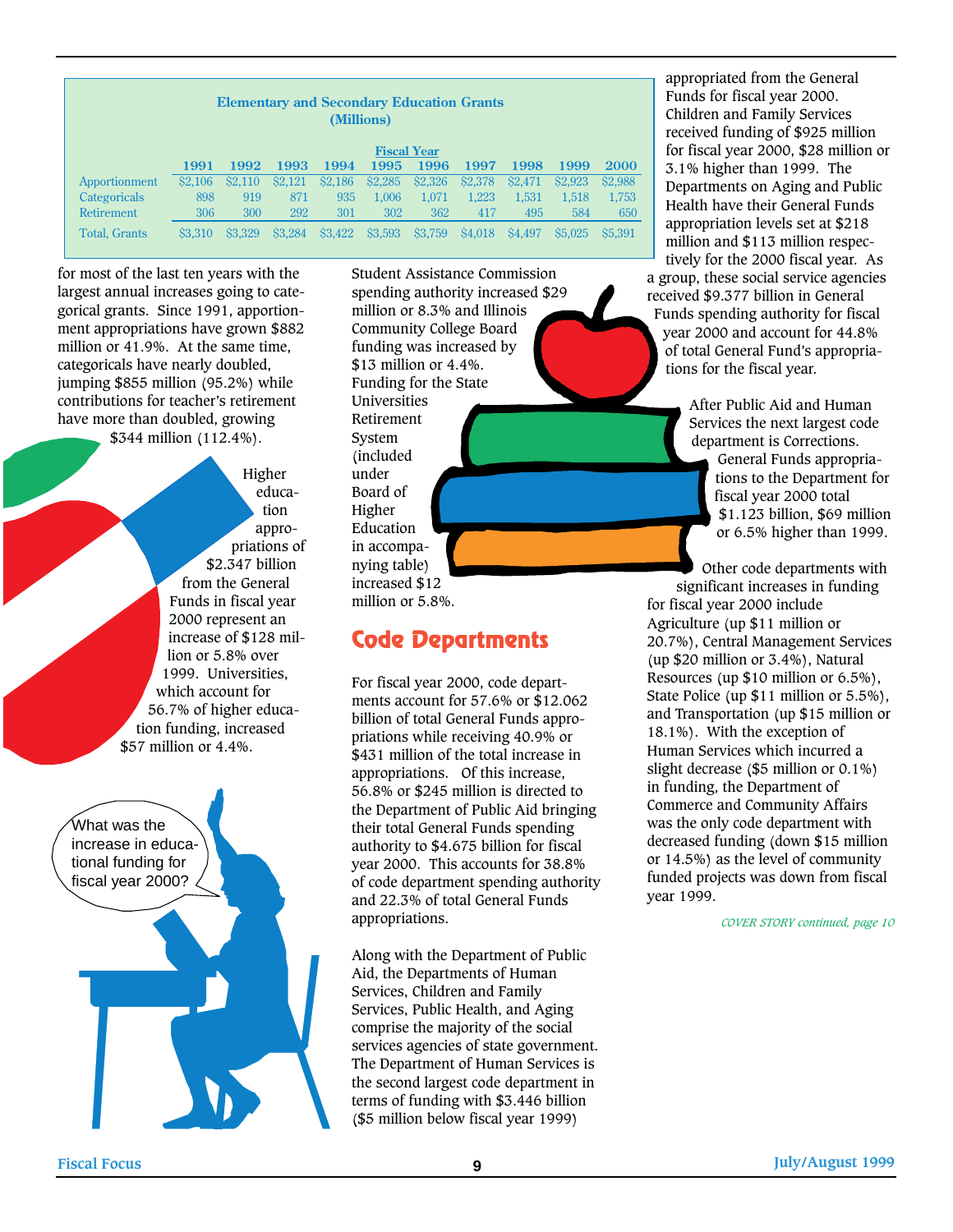#### **Cover Story Concluded**

|                                                                    | <b>General Funds Appropriations</b><br>(Millions) |            |                                       |                         |
|--------------------------------------------------------------------|---------------------------------------------------|------------|---------------------------------------|-------------------------|
|                                                                    | <b>Fiscal Year</b><br>1999                        | 2000       | <b>Increase</b><br>$\dot{\mathbf{S}}$ | <b>Increase</b><br>$\%$ |
| <b>Legislative Agencies</b>                                        | 59.101                                            | 66.046     | 6.945                                 | 11.8                    |
| <b>Judicial Agencies</b>                                           | 272.674                                           | 303.678    | 31.004                                | 11.4                    |
| <b>Elected Officials:</b>                                          |                                                   |            |                                       |                         |
| Governor                                                           | 8.678                                             | 10.326     | 1.648                                 | 19.0                    |
| Lt. Governor                                                       | 2.807                                             | 3.031      | 0.224                                 | 8.0                     |
| <b>Attorney General</b>                                            | 35.147                                            | 39.220     | 4.073                                 | 11.6                    |
| <b>Secretary of State</b>                                          | 108.799                                           | 173.912    | 65.113                                | 59.8                    |
| Comptroller                                                        | 60.596                                            | 50.215     | $-10.381$                             | $-17.1$                 |
| <b>Treasurer</b>                                                   | 17.568                                            | 17.066     | $-0.502$                              | $-2.9$                  |
| <b>Total, Elected Officials</b>                                    | 233.595                                           | 293.770    | 60.175                                | 25.8                    |
| <b>Code Departments:</b>                                           |                                                   |            |                                       |                         |
| <b>Aging</b>                                                       | 200.297                                           | 217.792    | 17.495                                | 8.7                     |
| Agriculture                                                        | 55.418                                            | 66.874     | 11.456                                | 20.7                    |
| <b>Central Management Services</b>                                 | 584.128                                           | 604.175    | 20.047                                | 3.4                     |
| <b>Children and Family Services</b>                                | 897.095                                           | 925.256    | 28.161                                | 3.1                     |
| <b>Commerce and Community Affairs</b>                              | 103.218                                           | 88.244     | $-14.974$                             | $-14.5$                 |
| Corrections                                                        | 1,054.102                                         | 1,122.793  | 68.691                                | 6.5                     |
| <b>Human Services</b>                                              | 3,450.705                                         | 3,445.536  | $-5.169$                              | $-0.1$                  |
| <b>Natural Resources</b>                                           | 151.627                                           | 161.525    | 9.898                                 | 6.5                     |
| <b>Public Aid</b>                                                  | 4,429.950                                         | 4,675.348  | 245.398                               | 5.5                     |
| <b>Public Health</b>                                               | 103.694                                           | 112.779    | 9.085                                 | 8.8                     |
| Revenue                                                            | 240.966                                           | 248.346    | 7.380                                 | 3.1                     |
| <b>State Police</b>                                                | 207.889                                           | 219.372    | 11.483                                | 5.5                     |
| Transportation                                                     | 84.558                                            | 99.868     | 15.310                                | 18.1                    |
| <b>Veterans Affairs</b>                                            | 31.245                                            | 36.131     | 4.886                                 | 15.6                    |
| <b>All Other Code Departments</b>                                  | 36.227                                            | 37.820     | 1.593                                 | 4.4                     |
| <b>Total, Code Departments</b>                                     | 11,631.119                                        | 12,061.859 | 430.740                               | 3.7                     |
| <b>Education:</b>                                                  |                                                   |            |                                       |                         |
| Elementary & Secondary Ed. (Incl. TRS)<br><b>Higher Education:</b> | 5,182.802                                         | 5,577.033  | 394.231                               | 7.6                     |
| Board of Higher Education (Incl. SURS)                             | 286.425                                           | 314.955    | 28.530                                | 10.0                    |
| <b>State Universities</b>                                          | 1,273.291                                         | 1,329.948  | 56.657                                | 4.4                     |
| <b>Illinois Community College Board</b>                            | 288.256                                           | 300.922    | 12.666                                | 4.4                     |
| <b>Student Assistance Commission</b>                               | 356.093                                           | 385.564    | 29.471                                | 8.3                     |
| All Other Higher Education                                         | 15.211                                            | 15.820     | 0.609                                 | 4.0                     |
| <b>Total, Higher Education</b>                                     | 2,219.276                                         | 2,347.209  | 127.933                               | 5.8                     |
| <b>Total, Education</b>                                            | 7,402.078                                         | 7,924.242  | 522.164                               | 7.1                     |
| <b>Other Agencies:</b>                                             |                                                   |            |                                       |                         |
| <b>Captial Development Board</b>                                   | 63.107                                            | 69.570     | 6.463                                 | 10.2                    |
| <b>Environmental Protection Agency</b>                             | 43.437                                            | 29.940     | $-13.497$                             | $-31.1$                 |
| All Other                                                          | 162.861                                           | 173.766    | 10.905                                | 6.7                     |
| <b>Total, Other Agencies</b>                                       | 269.405                                           | 273.276    | 3.871                                 | $1.4\,$                 |
| <b>TOTAL</b>                                                       | 19,867.972                                        | 20,922.871 | 1,054.899                             | 5.3                     |

### **A Look Ahead**

The fiscal year 2000 General Funds budget appears to leave the state on solid financial footing. The Bureau of the Budget has projected revenues for the fiscal year at \$22.560 billion and spending at \$22.611 billion, including transfers out to other funds. Since estimated spending exceeds estimated revenue by \$51 million, the end-of-year cash balance is expected to decline from \$1.351 billion at the end of fiscal year 1999 to \$1.300 billion at the end of fiscal year 2000.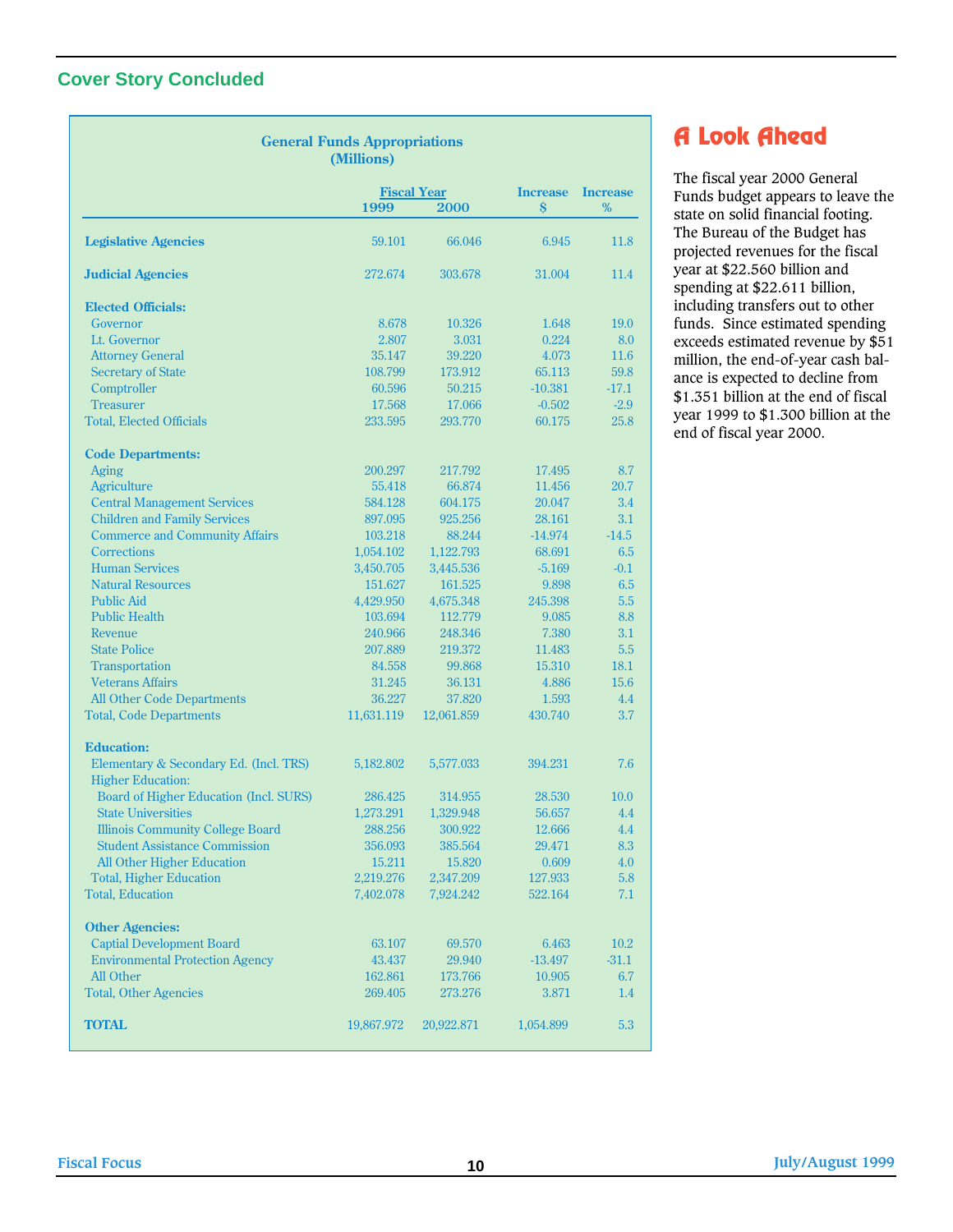# **Economic Outlook**

### **Who's Creating Jobs**

The recent period of prosperity has led to a major increase in the number of jobs available to Illinoisans. Illinois Department of Employment Security data indicates that Illinois added 431,000 non-agricultural jobs between 1994 and 1998 for a 7.9% increase. A recent study by Cognetics, Inc. uses company reports to Dun and Bradstreet's Inc. to identify the characteristics of businesses that are experiencing the most rapid rates of employment growth. The attached charts, which contain the results of the study that apply to Illinois, indicate that the fastest growing employers in Illinois are small, relatively new, independent businesses.

Between 1994 and 1998, Illinois businesses with under 100 employees grew more rapidly than larger Illinois firms. Employment in firms with under 20 employees increased 18.0% and employment in firms with between 20 and 99 employees increased 7.8%. In contrast, employment at firms with at least 100, but less than 5,000 employees increased 3.7% and employment at the largest firms, with 5,000 or more employees, increased only 0.1%.

The employment growth rate was also highest among relatively new businesses. Between 1994 and 1998, employment increased 16.8% at firms that were less than 5 years old and 9.8% at firms that were between 5 and 14 years old. Among more established firms, employment increased 7.7% at firms between 15 and 29 years old and 3.6% at firms that were at least 30 years old.

The study divided businesses into those that operated independently at a single site, those that were locally owned but operated at multiple sites, and those that were owned by an outof-state entity. The independent firms reported the highest employment growth rate, 11.4% versus 5.0% for local multisite firms and 2.8% for non-local multisite firms.

Among industrial sectors, service industry employment increased 8.9%. Other sectors experienced more modest employment increases including manufacturing (5.4%), trade (4.4%), and finance and real estate (3.2%). Other employment, which includes construction, transportation, communications, and utilities, increased 12.9%.

Much of state economic development policy is focused on creating jobs. This includes initiatives to bring major new employers into states. The Cognetics study reaffirms the need to maintain an environment where small start up companies can also flourish because these companies have proven to be a major source of employment growth.



**Illinois Employment Growth by Firm Size Increase 1994 - 1998**





**Illinois Employment Growth by Ownership Status Increase 1994 - 1998**

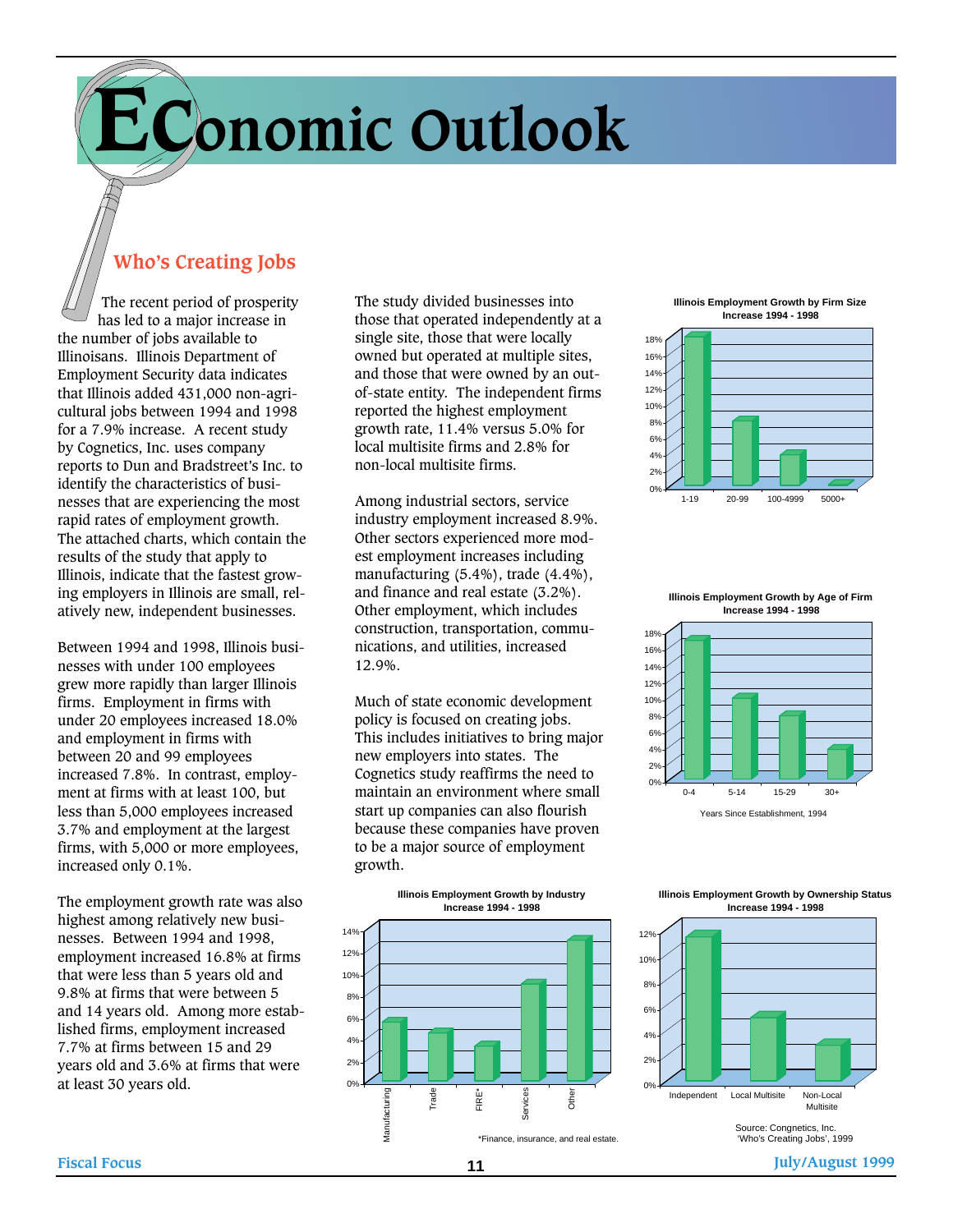## **Illinois Stats: Illinois Stats: Economic and Financial Economic and Financial**

#### **Illinois Personal Income Change From Prior Year (Reported Quarterly)**



**New Claims Unemployment Insurance**



The June Illinois unemployment rate equaled 4.6%, the twentyninth consecutive month this rate has been below 5.0%. The June Illinois rate was 0.3% greater than the June national rate, 0.2% greater than the May Illinois rate, and unchanged from its year earlier level. Inflation remained modest in June with the June national Consumer Price Index up 2.0% from its year earlier level. Finally, the July Chicago Purchasing Managers Index (60.5) remained above the 50 level that indicates equal numbers of reports of increasing economic activity and decreasing activity.





2.9 **12.8%**  $2.8$ **Change** Billions of Dollars **Billions of Dollars From a** 2.7 **Year** 2.6 **Ago** 2.5 2.4 2.3 May-98 Sep õ  $\check{\mathsf{B}}$ Dec g 운<br>모 Mar Apr E ョ Aug May-99

**Illinois Unemployment Rate**

**No Change From a Year Ago**

6.



The latest Standard & Poor's DRI forecast of the U.S. economy expects slower economic growth during calendar 2000. After increasing at 3.5% and 2.5% rates during the final two quarters of 1999, the rate of increase for real U.S. Gross Domestic Product is forecast to vary between 1.3% and 1.8% during the first three quarters of calendar year 2000. The inflation rate is forecast to remain moderate with rates at or below 2.5% during the final two quarters of 1999 and the first three-quarters of 2000.

**Average Hours Worked Illinois Manufacturing**





**Economic Outlook**



4.0 3.9 52 3.8 3.7 3.6 Jun-98 Aug Sep Oct May Jun-99 Ę Jan ے<br>آ Mar ş Dec Apr **Illinois Housing Permits** 5.5 **7.7%** 5.0 **Change From a** Thousands Thousands  $4.5$ **Year Ago**  $4.0$ 3.5

#### Jun-98 **Sources:**

3.0

4.1 4.2 4.3 4.4 4.5 4.6

> Ę Aug Sep ទី  $\check{\mathsf{B}}$ Dec a Feb Mar Apr  $\tilde{a}$ Jun-99

**Illinois Department of Employment Security:** Hours Worked in Manufacturing, Unemployment Insurance Claims

**U.S. Census Bureau:** Direct Exports, Housing Permits

**U.S. Bureau of Labor Statistics:** Unemployment Rates, Consumer Price Index

**U.S. Bureau of Economic Analysis: Standard & Poor's DRI: Personal Income Economic Forecasts** 

**Purchasing Managers Association of Chicago: Federal Reserve System:** Purchasing Mangers Index **Interest Rates**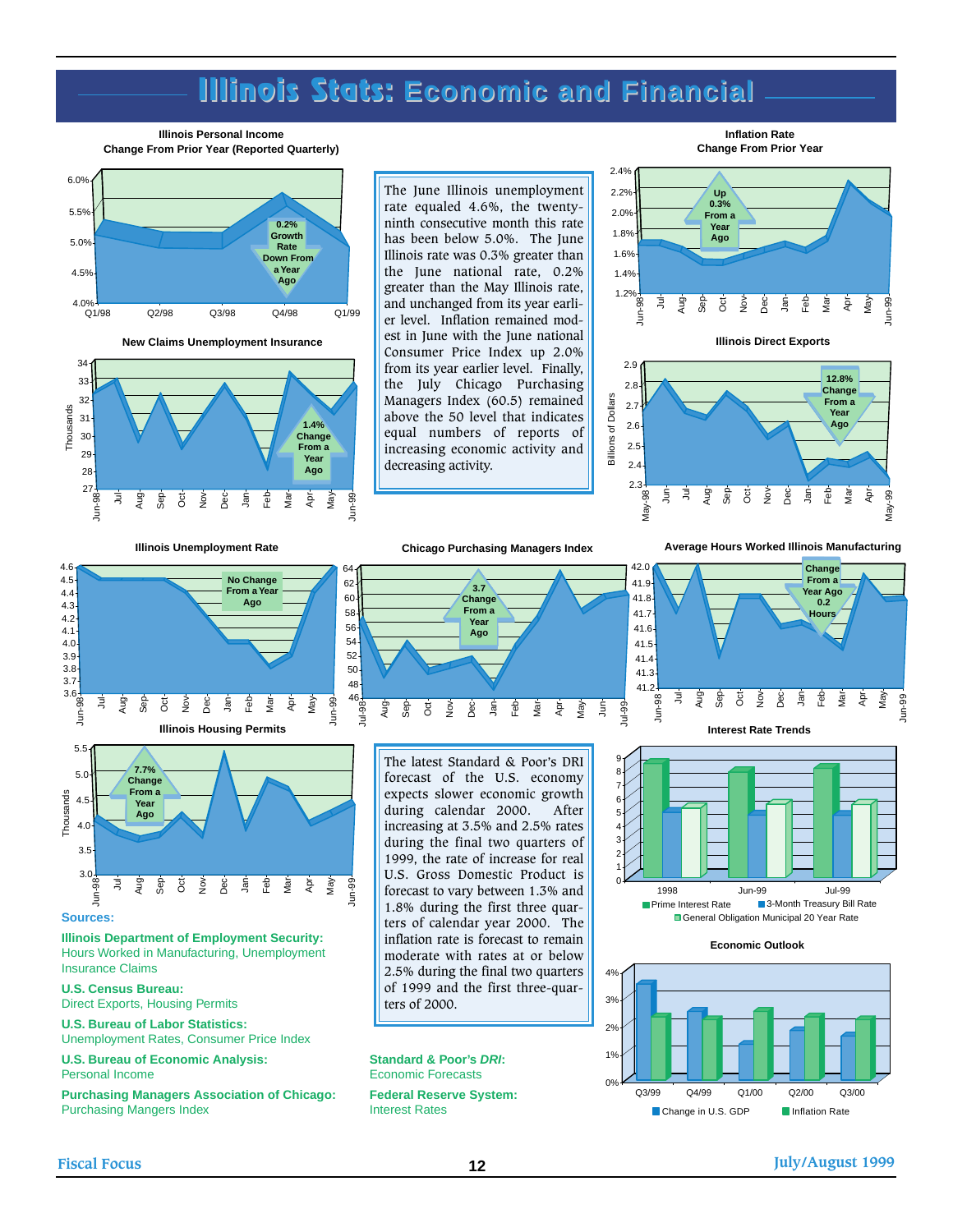

#### **General Funds End-of-Year Balance Reaches All-Time High!**

Propelled by a continued strong economy, the end-of-year available cash balance in the state's General Funds reached an all-time high for the third consecutive year. The \$1.351 billion balance at the end of June is \$149 million or 12.4% higher than the \$1.202 billion balance recorded at the end of last fiscal year and \$545 million or 67.6% higher than the \$806 million balance at the end of fiscal year 1997.

June revenues have typically outpaced spending over the last several years. This year, however, the end of June balance was significantly lower (\$234 million) than May's ending cash balance of \$1.585 billion. There are two reasons for this reversal. First, the Governor ordered that the July school aid payment of nearly \$243 million be accelerated into June. Second, per legislation signed by the Governor in June, the Comptroller ordered the transfer of \$285 million from the General Revenue Fund to the newlyestablished Fund for Illinois' Future under the new Illinois FIRST infrastructure program. Despite the negative \$528 million impact, the General Funds balance not only set a new endof-year record, but also marked the twenty-fifth consecutive month in which the General Funds balance set a record when compared to the same month in previous fiscal years.

#### **General Funds Revenues - Up 8.5% Over FY 1998**

For fiscal year 1999, General Funds revenues totaled \$21.674 billion, \$1.690 billion or 8.5% higher than last year. The \$1.690 billion growth in revenues is by far the largest yearThe Heartbeat of Illinois' Finance

over-year increase ever for the General Funds. The previous high was \$1.270 billion in fiscal year 1984.

Personal income taxes along with sales tax receipts and federal source revenues account for \$1.108 billion or nearly two-thirds (65.6%) of the increase in General Funds revenues. Compared to fiscal year 1998, personal income taxes are up \$379 million or 5.5%, while sales taxes are \$335 million or 6.4% higher, and federal revenues are up \$394 million or 11.9%.

Other sources contributing to the revenue increase over last fiscal year include: insurance taxes and fees (up \$117 million or 128.6%); public utility taxes (up  $$107$  million or  $11.7\%$ ); inheritance taxes (up \$96 million or 38.2%); Gaming Fund transfers from riverboat gambling proceeds (up \$70 million or 41.2%); Cook County intergovernmental transfers (up \$66 million or 43.4%); and cigarette taxes (up \$57 million or 16.5%). The increase in cigarette tax receipts and at least a portion of the public utility tax increase is due to a tax rate increase while the growth in insurance taxes and fees and riverboat gambling taxes is due to rate restructuring.

Other than a \$1 million decline in both liquor and corporation franchise taxes, corporate income taxes and lottery transfers are the only major sources of revenue to the General Funds recording a decline from last fiscal year. For the year, corporate income taxes are down \$15 million or 1.3% while transfers to the Common School Fund from lottery proceeds are down \$20 million or 3.6%.

#### **General Funds Spending Up 9.9% Over FY 1998**

During fiscal year 1999, General Funds cash expenditures totaled \$21.525 billion, \$1.937 billion or 9.9% higher than last year. For the year, total revenues exceed spending by \$149 million resulting in an increase in the available cash balance from \$1.202 billion at the beginning of the fiscal year to \$1.351 billion at the end of June.

Compared to last fiscal year, total grant spending from the General Funds has increased \$1.102 billion or 8.8%. Awards and grants spending by the State Board of Education is up \$336 million or 8.2% over last year due to an increase in appropriations as well as the acceleration of the July school aid payment into June. Public Aid grant spending, which is for medical assistance, increased \$283 million or 7.2% over the prior year. Also, grant spending by the Department of Human Services is up \$241 million or 11.5% due to the fact that the Department was newly formed in fiscal year 1998 and as a result had no carryover lapse period spending from the prior year. Of the \$241 million increase in grant spending by the Department, \$184 million is for lapse period spending occurring in fiscal year 1999 against fiscal year 1998 appropriations. While these three agencies recorded the largest dollar increase in grant spending and collectively accounted for 78.0% of the total increase in awards and grants, Teachers Retirement had the largest percentage increase of any agency at 34.4%.

Spending for operations totaled \$5.727 billion for the fiscal year, \$457 million (8.7%) higher than comparable expenditures last year. Higher education operations are up 8.4% or \$116 million, while all other operations increased \$341 million (8.8%).

#### **Budgetary Balance Will Reach Record Territory**

When the books are closed on fiscal year 1999 at the end of August, Illinois will record its third consecutive

*VITAL STATISTICS continued, page 16*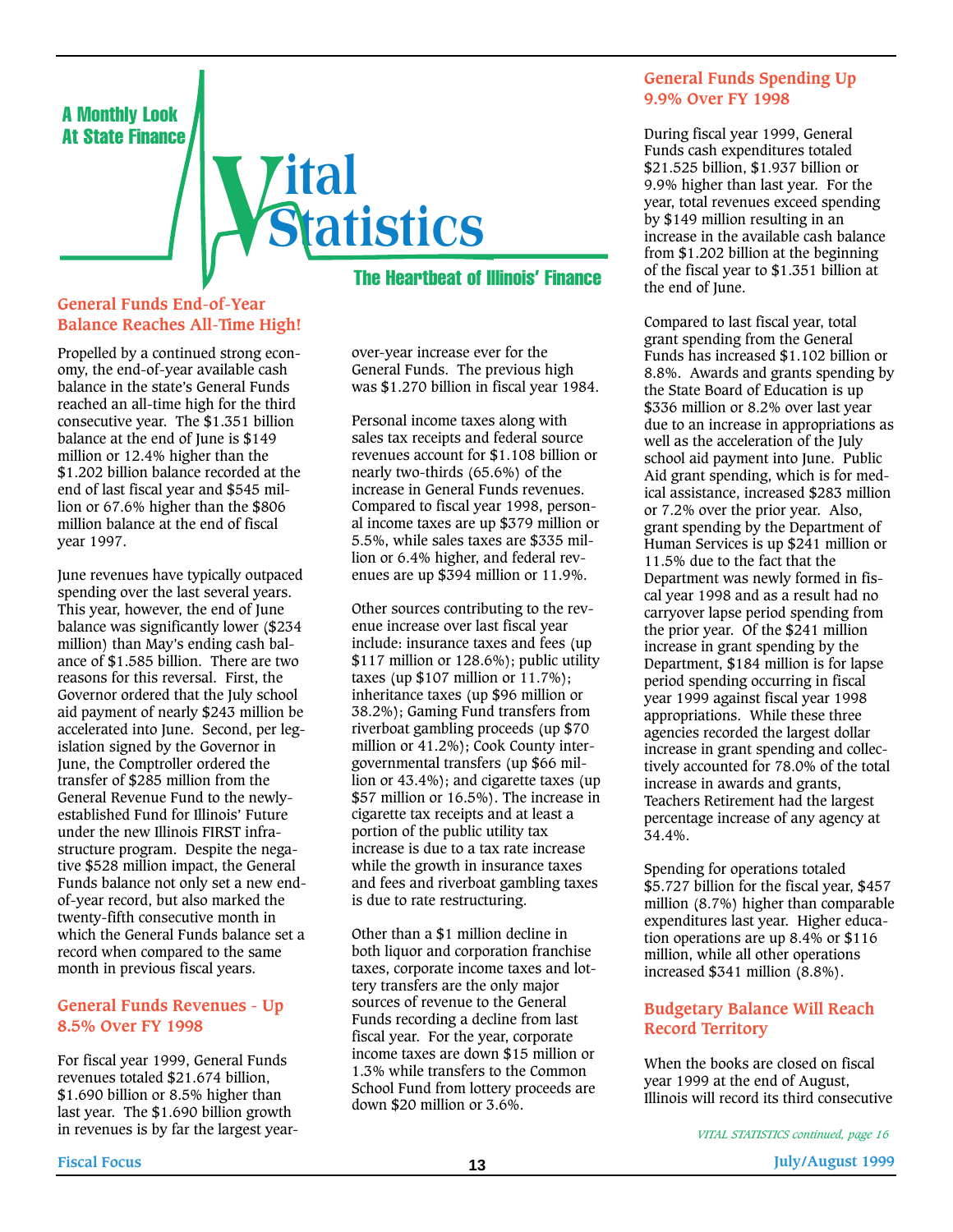|                                                  |                    |                       |                    | (Dollars in Millions) |                     | <b>GENERAL FUNDS TRANSACTIONS</b> |                    |                      |  |                        |  |            |                  |  |  |
|--------------------------------------------------|--------------------|-----------------------|--------------------|-----------------------|---------------------|-----------------------------------|--------------------|----------------------|--|------------------------|--|------------|------------------|--|--|
|                                                  |                    |                       | June               |                       |                     | Change                            |                    | <b>Twelve Months</b> |  |                        |  | Change     |                  |  |  |
|                                                  |                    | 1998                  |                    | 1999                  |                     |                                   |                    | <b>FY 1998</b>       |  | <b>FY 1999</b>         |  | Amount     | Percent          |  |  |
| <b>AVAILABLE CASH BALANCE, BEGINNING</b>         | $\mathcal{S}$      | $1,216$ \$            |                    | $1,585$ \$            |                     | 369S                              |                    | 806S                 |  | $1,202$ \$             |  | 396        | 49.1 %           |  |  |
| Revenues:                                        |                    |                       |                    |                       |                     |                                   |                    |                      |  |                        |  |            |                  |  |  |
| <b>State Sources:</b>                            |                    |                       |                    |                       |                     |                                   |                    |                      |  |                        |  |            |                  |  |  |
| <b>Cash Receipts:</b>                            |                    |                       |                    |                       |                     |                                   |                    |                      |  |                        |  |            |                  |  |  |
| <b>Income Taxes:</b>                             |                    |                       |                    |                       |                     |                                   |                    |                      |  |                        |  |            |                  |  |  |
| Individual                                       | $\hat{S}$          | 638 \$                |                    | 639                   | $\hat{\mathbf{S}}$  | $\mathbf{1}$                      | $\hat{\mathbf{S}}$ | 6,847 \$             |  | $7,226$ \$             |  | 379        | 5.5 %            |  |  |
| Corporate                                        |                    | 169                   |                    | 171                   |                     | $\sqrt{2}$                        |                    | 1,136                |  | 1,121                  |  | (15)       | (1.3)            |  |  |
| <b>Total, Income Taxes</b>                       |                    | 807                   |                    | 810                   |                     | $\overline{3}$                    |                    | 7,983                |  | 8,347                  |  | 364        | 4.6              |  |  |
| <b>Sales Taxes</b><br><b>Other Sources:</b>      |                    | 471                   |                    | 519                   |                     | 48                                |                    | 5,274                |  | 5,609                  |  | 335        | 6.4              |  |  |
| <b>Public Utility Taxes</b>                      |                    | 75                    |                    | 100                   |                     | 25                                |                    | 912                  |  | 1,019                  |  | 107        | 11.7             |  |  |
| <b>Cigarette Taxes</b>                           |                    | 30                    |                    | 33                    |                     | 3                                 |                    | 346                  |  | 403                    |  | 57         | 16.5             |  |  |
| <b>Inheritance Tax (gross)</b>                   |                    | 16                    |                    | 19                    |                     | 3                                 |                    | 251                  |  | 347                    |  | 96         | 38.2             |  |  |
| <b>Liquor Gallonage Taxes</b>                    |                    | 5                     |                    | $5\phantom{.0}$       |                     | $\overline{0}$                    |                    | 58                   |  | 57                     |  | (1)        | (1.7)            |  |  |
| <b>Insurance Tax and Fees</b>                    |                    | 3                     |                    | 24                    |                     | 21                                |                    | 91                   |  | 208                    |  | 117        | 128.6            |  |  |
| <b>Corporation Franchise</b>                     |                    |                       |                    |                       |                     |                                   |                    |                      |  |                        |  |            |                  |  |  |
| <b>Tax and Fees</b>                              |                    | 10                    |                    | 8                     |                     | (2)                               |                    | 118                  |  | 117                    |  | (1)        | (0.8)            |  |  |
| <b>Investment Income</b>                         |                    | 18                    |                    | 14                    |                     | (4)                               |                    | 182                  |  | 212                    |  | 30         | 16.5             |  |  |
| <b>Cook County IGT</b>                           |                    | $\overline{0}$        |                    | 25                    |                     | 25                                |                    | 152                  |  | 218                    |  | 66         | 43.4             |  |  |
| Other<br><b>Total, Other Sources</b>             |                    | 19<br>176             |                    | $24\,$<br>252         |                     | $\sqrt{5}$<br>76                  |                    | 217<br>2,327         |  | 228<br>2,809           |  | 11<br>482  | 5.1<br>20.7      |  |  |
| <b>Total, Cash Receipts</b>                      |                    | 1,454                 | <sub>S</sub>       | 1,581                 | -Ŝ                  | 127                               | <sup>S</sup>       | $15,584$ \$          |  | $16,765$ \$            |  | 1,181      | 7.6 %            |  |  |
| Transfers In:                                    |                    |                       |                    |                       |                     |                                   |                    |                      |  |                        |  |            |                  |  |  |
| <b>Lottery Fund</b>                              | $\hat{\mathbf{S}}$ | $72 \text{ }$ \$      |                    | 82                    | $\hat{\mathbf{S}}$  | 10                                | $\hat{\mathbf{S}}$ | 560 \$               |  | 540S                   |  | (20)       | (3.6) %          |  |  |
| <b>State Gaming Fund</b>                         |                    | 18                    |                    | 20                    |                     | $\sqrt{2}$                        |                    | 170                  |  | 240                    |  | 70         | 41.2             |  |  |
| <b>Protest Fund</b>                              |                    | $\theta$              |                    | $\mathbf{0}$          |                     | $\overline{0}$                    |                    | 8                    |  | 13                     |  | 5          | 62.5             |  |  |
| <b>Other Funds</b>                               |                    | 18                    |                    | 21                    |                     | 3                                 |                    | 338                  |  | 398                    |  | 60         | 17.8             |  |  |
| <b>Total, Transfers In</b>                       |                    | $\overline{108}$ \$   |                    | $\overline{123}$ \$   |                     | $\overline{15}$                   | $\mathcal{S}$      | $1,076$ \$           |  | $1,191$ \$             |  | 115        | $10.7\%$         |  |  |
| <b>Total, State Sources</b>                      | $\hat{\mathbf{S}}$ | 1,562                 | $\mathbf{\hat{S}}$ | 1,704                 | ່\$່                | $\overline{142}$ \$               |                    | $16,660$ \$          |  | $\overline{17,956}$ \$ |  | 1,296      | $7.8\%$          |  |  |
| <b>Federal Sources:</b>                          |                    |                       |                    |                       |                     |                                   |                    |                      |  |                        |  |            |                  |  |  |
| <b>Cash Receipts</b><br><b>Transfers In</b>      | $\hat{\mathbf{S}}$ | 217<br>$\overline{4}$ | $\hat{\mathbf{S}}$ | 241<br>$\overline{4}$ | $\hat{\mathcal{S}}$ | 24<br>$\mathbf{0}$                | $\hat{\mathbf{S}}$ | $3,256$ \$<br>68     |  | $3,600$ \$<br>118      |  | 344<br>50  | 10.6 %<br>73.5   |  |  |
| <b>Total, Federal Sources</b>                    |                    | 221                   | $^{\circ}$ S       | 245                   | $\mathcal{S}$       | $\overline{24}$ \$                |                    | $3,324$ \$           |  | $3,718$ \$             |  | 394        | 11.9%            |  |  |
| <b>Total, Revenues</b>                           | $\dot{\mathbf{S}}$ | $1,783$ \$            |                    | 1,949                 | $\hat{\mathbf{S}}$  | 166S                              |                    | 19,984 \$            |  | $21,674$ \$            |  | 1,690      | 8.5 %            |  |  |
|                                                  |                    |                       |                    |                       |                     |                                   |                    |                      |  |                        |  |            |                  |  |  |
| <b>Expenditures:</b>                             |                    |                       |                    |                       |                     |                                   |                    |                      |  |                        |  |            |                  |  |  |
| <b>Awards and Grants:</b>                        |                    |                       |                    |                       |                     |                                   |                    |                      |  |                        |  |            |                  |  |  |
| <b>State Board of Education</b>                  | <sup>S</sup>       | 523 \$                |                    | $612 \quad S$         |                     | 89 \$                             |                    | $4,116$ \$           |  | $4.452 \quad S$        |  | 336        | 8.2 %            |  |  |
| <b>Public Aid</b><br><b>Human Services</b>       |                    | 342<br>185            |                    | 374<br>152            |                     | 32                                |                    | 3,936                |  | 4,219<br>2,344         |  | 283<br>241 | 7.2<br>11.5      |  |  |
| <b>Teachers Retirement</b>                       |                    | 36                    |                    | 46                    |                     | (33)<br>10                        |                    | 2,103<br>430         |  | 578                    |  | 148        | 34.4             |  |  |
| <b>Higher Education</b>                          |                    | 40                    |                    | 24                    |                     | (16)                              |                    | 676                  |  | 729                    |  | 53         | 7.8              |  |  |
| <b>All Other Grants</b>                          |                    | 93                    |                    | 85                    |                     | (8)                               |                    | 1,287                |  | 1,328                  |  | 41         | $3.2\phantom{0}$ |  |  |
| <b>Total, Awards and Grants</b>                  |                    | 1,219                 |                    | 1,293                 |                     | 74                                |                    | 12,548               |  | 13,650                 |  | 1,102      | 8.8              |  |  |
| Operations:                                      |                    |                       |                    |                       |                     |                                   |                    |                      |  |                        |  |            |                  |  |  |
| <b>Other Agencies</b>                            |                    | 352                   |                    | 382                   |                     | 30                                |                    | 3,892                |  | 4,233                  |  | 341        | 8.8              |  |  |
| <b>Higher Education</b>                          |                    | 72                    |                    | 42                    |                     | (30)                              |                    | 1,378                |  | 1,494                  |  | 116        | 8.4              |  |  |
| <b>Total, Operations</b>                         |                    | 424                   |                    | 424                   |                     | $\overline{0}$                    |                    | 5,270                |  | 5,727                  |  | 457        | 8.7              |  |  |
| <b>Transfers Out</b>                             |                    | 154                   |                    | 457                   |                     | 303                               |                    | 1,769                |  | 2,106                  |  | 337        | 19.1             |  |  |
| <b>All Other (Includes Prior</b><br>Adjustments) |                    | $\overline{5}$        |                    | $\sqrt{3}$            |                     | (2)                               |                    | 33                   |  | $31\,$                 |  | (2)        | (6.1)            |  |  |
| <b>Total, Expenditures</b>                       | S.                 | $1,802$ \$            |                    | $2,177$ \$            |                     | 375 \$                            |                    | $19,620$ \$          |  | $21,514$ \$            |  | 1,894      | 9.7 %            |  |  |
|                                                  |                    |                       |                    |                       |                     |                                   |                    |                      |  |                        |  |            |                  |  |  |
| <b>Adjustment for Vouchers Payable</b>           |                    | (5)                   |                    | $6\phantom{.}6$       |                     | 11                                |                    | (32)                 |  | 11                     |  | 43         | N/A              |  |  |
| <b>Total, Cash Expenditures</b>                  |                    | 1,797                 |                    | 2,183                 |                     | 386                               |                    | 19,588               |  | 21,525                 |  | 1,937      | 9.9              |  |  |
| <b>AVAILABLE CASH BALANCE, ENDING</b>            | <sup>S</sup>       | $1,202$ \$            |                    | $1,351$ \$            |                     | 149S                              |                    | $1,202$ \$           |  | $1,351$ \$             |  | 149        | 12.4 %           |  |  |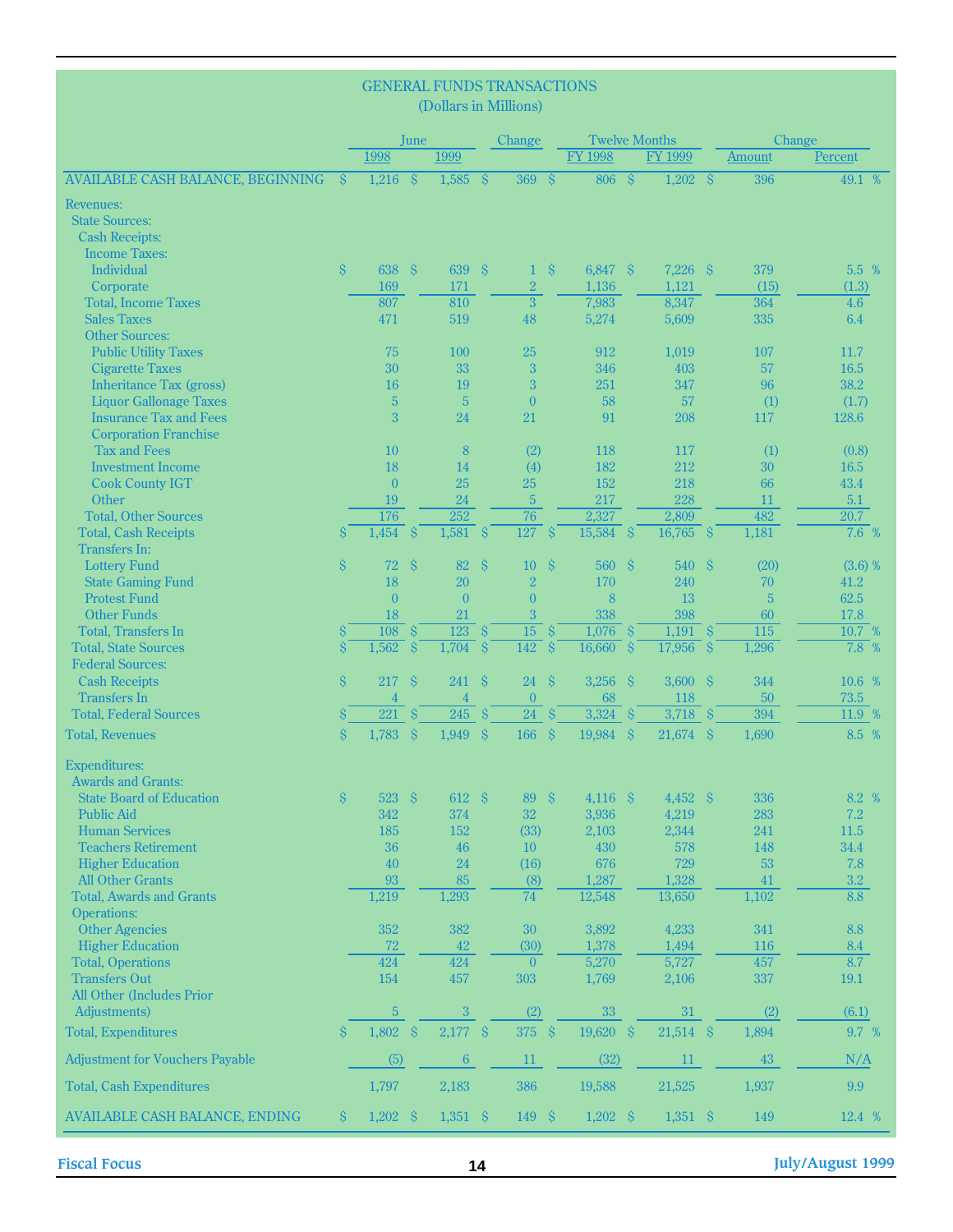#### GENERAL FUNDS TRANSACTIONS (Dollars in Millions)

|                                          |                    |                | July                     |                  |                          | Change           |                      |  |  |
|------------------------------------------|--------------------|----------------|--------------------------|------------------|--------------------------|------------------|----------------------|--|--|
|                                          |                    | 1998           |                          | 1999             |                          | Amount           | Percent              |  |  |
| <b>AVAILABLE CASH BALANCE, BEGINNING</b> | $\hat{\mathbf{S}}$ | 1,202          | $\overline{\mathcal{S}}$ | 1,351            | $\overline{\mathcal{S}}$ | 149              | 12.4 %               |  |  |
| <b>Revenues:</b>                         |                    |                |                          |                  |                          |                  |                      |  |  |
| <b>State Sources:</b>                    |                    |                |                          |                  |                          |                  |                      |  |  |
| <b>Cash Receipts:</b>                    |                    |                |                          |                  |                          |                  |                      |  |  |
| <b>Income Taxes:</b>                     |                    |                |                          |                  |                          |                  |                      |  |  |
| <b>Individual</b>                        | $\hat{\mathbf{S}}$ | 443            | -Ŝ                       | 464              | $\mathcal{S}$            | 21               | 4.7 %                |  |  |
| Corporate                                |                    | 37             |                          | 34               |                          | (3)              | (8.1)                |  |  |
| <b>Total, Income Taxes</b>               |                    | 480            |                          | 498              |                          | 18               | $\overline{3.8}$     |  |  |
| <b>Sales Taxes</b>                       |                    | 500            |                          | 511              |                          | 11               | 2.2                  |  |  |
| <b>Other Sources:</b>                    |                    |                |                          |                  |                          |                  |                      |  |  |
| <b>Public Utility Taxes</b>              |                    | 80             |                          | 76               |                          | (4)              | (5.0)                |  |  |
| <b>Cigarette Taxes</b>                   |                    | 37             |                          | 30               |                          | (7)              | (18.9)               |  |  |
| <b>Inheritance Tax (gross)</b>           |                    | 20             |                          | 19               |                          | (1)              | (5.0)                |  |  |
| <b>Liquor Gallonage Taxes</b>            |                    | 6              |                          | 8                |                          | $\overline{2}$   | 33.3                 |  |  |
| <b>Insurance Tax and Fees</b>            |                    | 29             |                          | 12               |                          | (17)             | (58.6)               |  |  |
| <b>Corporation Franchise</b>             |                    |                |                          |                  |                          |                  |                      |  |  |
| <b>Tax and Fees</b>                      |                    | 11             |                          | $\boldsymbol{8}$ |                          | (3)              | (27.3)               |  |  |
| <b>Investment Income</b>                 |                    | 19             |                          | 16               |                          | (3)              | (15.8)               |  |  |
| <b>Cook County IGT</b>                   |                    | 54             |                          | 54               |                          | $\overline{0}$   | 0.0                  |  |  |
| Other                                    |                    | 21             |                          | 17               |                          | (4)              | (19.0)               |  |  |
| <b>Total, Other Sources</b>              |                    | 277            |                          | 240              |                          | (37)             | (13.4)               |  |  |
| <b>Total, Cash Receipts</b>              | $\hat{\mathbf{S}}$ | 1,257          | $\sqrt{S}$               | $1,249$ \$       |                          | $\overline{(8)}$ | (0.6) %              |  |  |
| <b>Transfers In:</b>                     |                    |                |                          |                  |                          |                  |                      |  |  |
| <b>Lottery Fund</b>                      | $\hat{\mathsf{S}}$ | 21             | $\hat{\mathbf{S}}$       | 16               | $\hat{\mathcal{S}}$      | (5)              | (23.8) %             |  |  |
| <b>State Gaming Fund</b>                 |                    | 18             |                          | 38               |                          | 20               | 111.1                |  |  |
| <b>Protest Fund</b>                      |                    | $\overline{2}$ |                          | $\overline{0}$   |                          | (2)              | (100.0)              |  |  |
| <b>Other Funds</b>                       |                    | 97             |                          | 89               |                          | (8)              | (8.2)                |  |  |
| <b>Total, Transfers In</b>               | \$                 | 138            | $\hat{\mathbf{S}}$       | 143              | $\hat{\mathcal{S}}$      | $\overline{5}$   | $3.6\%$              |  |  |
| <b>Total, State Sources</b>              | $\hat{\mathbf{S}}$ | 1,395          | $\hat{S}$                | 1,392            | $\hat{\mathbf{S}}$       | $\overline{(3)}$ | $\overline{(0.2)}$ % |  |  |
| <b>Federal Sources:</b>                  |                    |                |                          |                  |                          |                  |                      |  |  |
| <b>Cash Receipts</b>                     | $\hat{\mathbf{S}}$ | 337            | $\hat{\mathcal{S}}$      | 359              | $\hat{\mathbf{S}}$       | 22               | 6.5 %                |  |  |
| <b>Transfers In</b>                      |                    | 10             |                          | $\overline{0}$   |                          | (10)             | (100.0)              |  |  |
| <b>Total, Federal Sources</b>            | $\hat{\mathsf{S}}$ | 347            | $\hat{\mathbf{S}}$       | 359              | $\hat{\mathbf{S}}$       | $\overline{12}$  | 3.5 %                |  |  |
| <b>Total, Revenues</b>                   | $\hat{\mathbf{S}}$ | 1,742          | $\hat{\mathbf{S}}$       | 1,751            | $\hat{\mathbf{S}}$       | 9                | 0.5 %                |  |  |
|                                          |                    |                |                          |                  |                          |                  |                      |  |  |
| <b>Expenditures:</b>                     |                    |                |                          |                  |                          |                  |                      |  |  |
| <b>Awards and Grants:</b>                |                    |                |                          |                  |                          |                  |                      |  |  |
| <b>State Board of Education</b>          | $\hat{\mathbf{S}}$ | 152            | $\hat{\mathbf{S}}$       | 85               | $\hat{\mathcal{S}}$      | (67)             | (44.1) %             |  |  |
| <b>Public Aid</b>                        |                    | 341            |                          | 342              |                          | 1                | 0.3                  |  |  |
| <b>Human Services</b>                    |                    | 211            |                          | 276              |                          | 65               | 30.8                 |  |  |
| <b>Teachers Retirement</b>               |                    | 41             |                          | 54               |                          | 13               | 31.7                 |  |  |
| <b>Higher Education</b>                  |                    | $\overline{8}$ |                          | 5                |                          | (3)              | (37.5)               |  |  |
| <b>All Other Grants</b>                  |                    | 123            |                          | 136              |                          | 13               | 10.6                 |  |  |
| <b>Total. Awards and Grants</b>          |                    | 876            |                          | 898              |                          | $\overline{22}$  | 2.5                  |  |  |
| <b>Operations:</b>                       |                    |                |                          |                  |                          |                  |                      |  |  |
| <b>Other Agencies</b>                    |                    | 342            |                          | 389              |                          | 47               | 13.7                 |  |  |
| <b>Higher Education</b>                  |                    | 83             |                          | 84               |                          | $\mathbf{1}$     | 1.2                  |  |  |
| <b>Total, Operations</b>                 |                    | 425            |                          | 473              |                          | 48               | 11.3                 |  |  |
| <b>Transfers Out</b>                     |                    | 178            |                          | 215              |                          | 37               | 20.8                 |  |  |
| <b>All Other (Includes Prior</b>         |                    |                |                          |                  |                          |                  |                      |  |  |
| Adjustments)                             |                    | $\overline{2}$ |                          | $\overline{4}$   |                          | $\sqrt{2}$       | 100.0                |  |  |
| <b>Total, Expenditures</b>               | $\hat{\mathbf{S}}$ | 1,481          | $\hat{\mathcal{S}}$      | $1,590$ \$       |                          | 109              | 7.4 %                |  |  |
| <b>Adjustment for Vouchers Payable</b>   |                    | $\overline{7}$ |                          | (22)             |                          | (29)             | N/A                  |  |  |
| <b>Total, Cash Expenditures</b>          |                    | 1,488          |                          | 1,568            |                          | 80               | 5.4                  |  |  |
| <b>AVAILABLE CASH BALANCE, ENDING</b>    | $\hat{\mathbf{S}}$ | $1,456$ \$     |                          | $1,534$ \$       |                          | 78               | 5.4 %                |  |  |

**Fiscal Focus 15 July/August 1999**